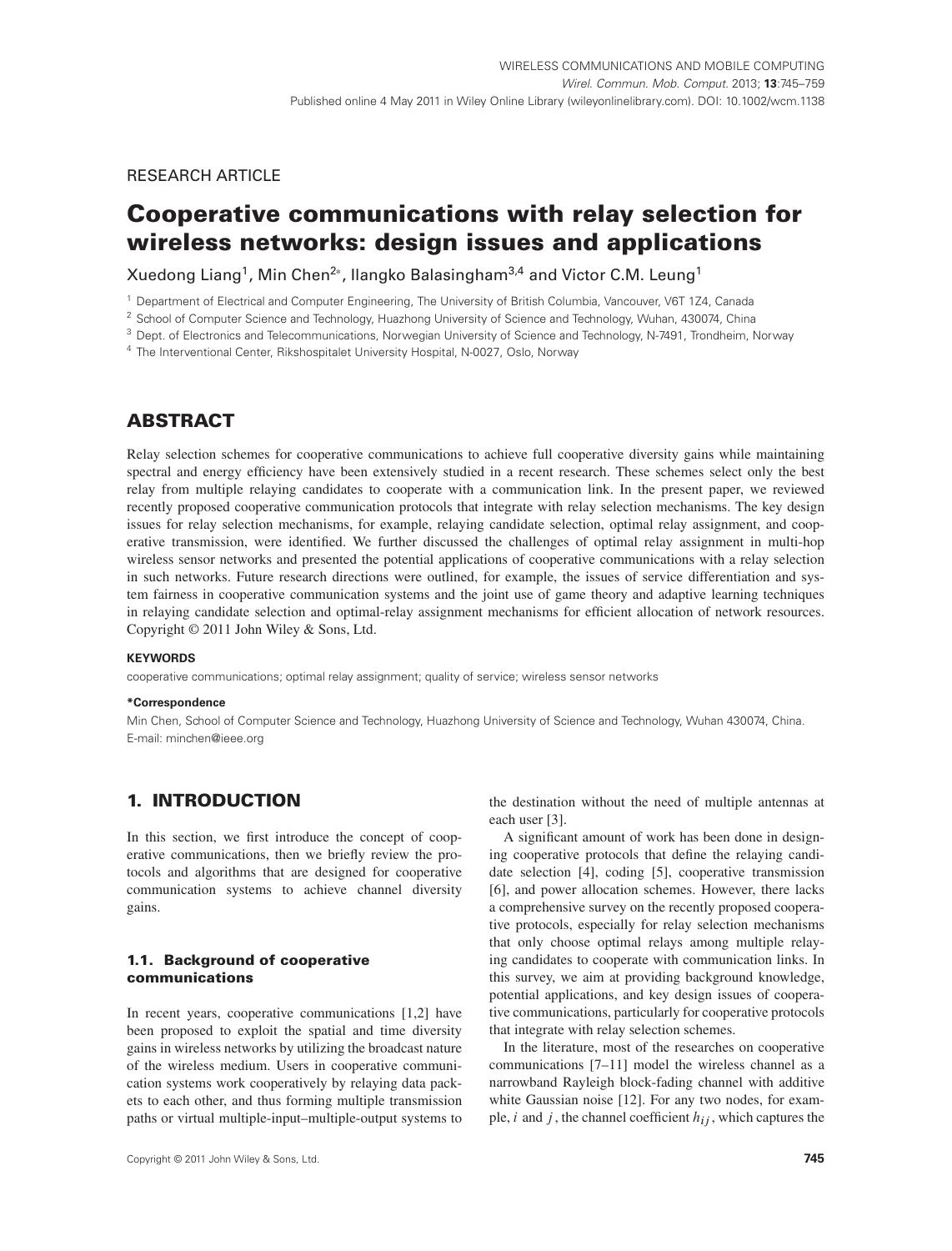effects of path loss, shadowing, and fading, is modeled as a zero-mean circularly symmetric complex Gaussian random variable with the expectation of  $E(|h_{ij}|^2) = 1$ . For the links between a pair of nodes, the channel coefficients are assumed to be reciprocal, that is,  $h_{ij} = h_{ji}$ . The channel coefficients are constant for a given transmitted block, or a code word, but are independent and identically distributed for different blocks [7]. For different links, the channelfading coefficients are statistically independent and identically distributed, which is a reasonable assumption as the nodes are usually spatially deployed [13].

The concept of cooperative communications is illustrated in Figure 1. The simple cooperative communication system consists of three nodes, the source, the relay, and the destination, which are all within each other's communication range. The cooperative communication protocol usually operates in two phases. In the first phase, that is, the direct transmission phase, the source transmits a message to the destination. The signal received at the destination that is transmitted by the source is expressed as in Equation (1),

$$
Y_{d_1} = h_{s,d} X_s + \eta_{s,d} \tag{1}
$$

where  $X_s$  is the information symbol transmitted by the source,  $h_{s,d}$  is the channel coefficient between the source and the destination, and  $\eta_{s,d}$  is the additive noise.  $\eta_{s,d}$  captures the effects of an input noise at the receiver and of other interferences in the network and is modeled as a zeromean circularly symmetric complex Gaussian distribution with variance  $N_0$  [7].

The relay may overhear the message because of the broadcast nature of the wireless medium. The signal received at the relay is expressed as in Equation (2),

$$
Y_{\rm r} = h_{\rm s,r} X_{\rm s} + \eta_{\rm s,r} \tag{2}
$$

where  $h_{s,r}$  is the channel coefficient between the source and the relay and  $\eta_{s,r}$  is the additive noise.

In the second phase, that is, the relaying transmission phase, the relay can simply amplify and forward the received signal to the destination, or decode the signal first, then encode and forward the message to the destination. The signal received at the destination that is retransmitted by the relay is expressed as in Equation (3),

$$
Y_{d_2} = h_{r,d} R + \eta_{r,d} = h_{r,d} f(Y_r) + \eta_{r,d} \tag{3}
$$



**Figure 1.** A three-node cooperative communication model.

where R is the symbol transmitted by the relay, and  $R =$  $f(Y_r)$  is a function of the received signal,  $Y_r$ ,  $h_{rd}$  is the channel coefficient between the relay and the destination, and  $\eta_{r,d}$  is the additive noise.

Thus, two paths, that is, source–destination and source– relay–destination, are formed from the source to the destination. The destination receives two copies of the original signal, that is,  $Y_{d_1}$  and  $Y_{d_2}$ , which are transmitted over the two independent paths and experience different channel fading and shadowing. The destination may combine the signals, for example, applying maximum-ratio-combining [14] for optimal packet decoding, or may simply choose the signal with a higher signal-to-noise ratio (SNR) and then decode it. Therefore, cooperative diversity gains can be achieved, that is, a packet transmission failure occurs only when both of the two independent paths experience deep channel fading or shadowing, simultaneously.

### **1.2. Cooperative communications: protocols and algorithms**

A variety of cooperative transmission schemes have been proposed to achieve cooperative diversity gains and spectral efficiency, which are described as follows.

- Amplify-and-forward (AaF) [15]: The relay amplifies the signal received from the source and forwards it towards the destination.
- *Decode-and-forward (DaF)* [15]: The relay decodes the packet received from the source by either full decoding or symbol-by-symbol decoding and then encodes and forwards the packet to the destination.
- $\bullet$  *Selection relaying* [15]: Whether a relay cooperates with a communication link or not depends on the measured metric  $|h_{s,r}|^2$ , which denotes the channel gain between the source and the relay. If  $|h_{s,r}|^2$  is higher than a certain threshold, the relay retransmits the signal received from the source to the destination, using either AaF or DaF, to achieve diversity gains. If  $|h_{s,r}|^2$  is lower than the threshold, the source itself either simply retransmits the packet or uses more powerful error-correcting codes. The calculation of the threshold value depends on a number of factors, for example, the source's transmission power, data rate, channel bandwidth, and the noise level at the receiver. More details on the calculation of the threshold can be found in [15].
- $\bullet$  *Incremental relaying* [15]: To improve spectral efficiency, whether a relay cooperates with a communication link or not depends on the feedback from the destination. If the feedback indicates that the direct transmission is successful, the relay keeps idle; otherwise, the relay retransmits the overheard signal from the source towards the destination, using either AaF or DaF.
- *Coded cooperation* [16]: The cooperation is integrated with channel coding and works by sending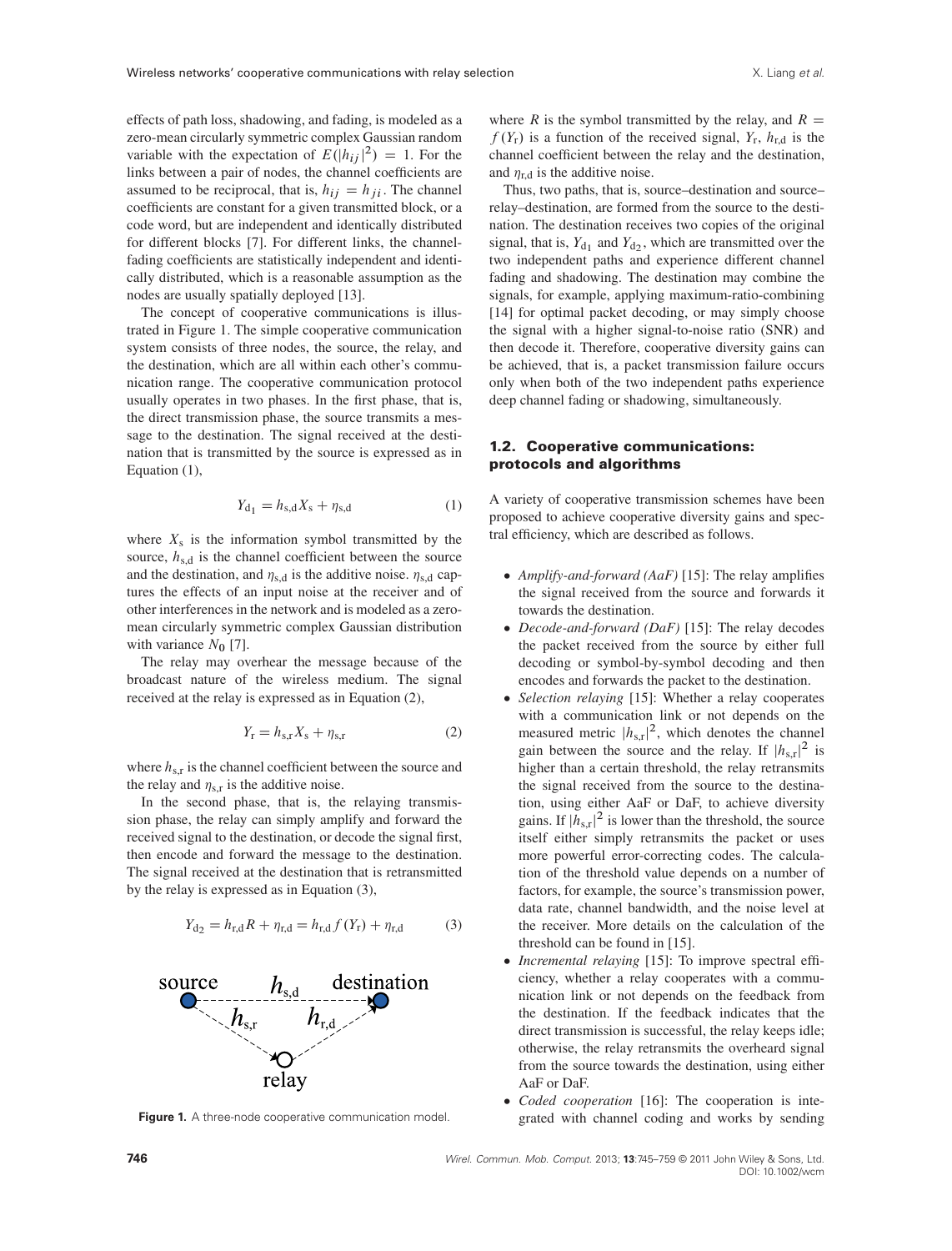different parts of each user's code word via two independent fading paths. In coded cooperation, each user's datum is encoded into a code word with  $N$  bits, then the code is partitioned into two parts, containing  $N_1$  bits and  $N_2$  bits, respectively. The first part of  $N_1$  bits is a valid code word itself but is weakly coded, and the second part of  $N_2$  bits are the puncture bits [1]. The coded cooperation operates in two phases. In the first phase, each user transmits his or her own first part of the code word that contains  $N_1$  bits, listens to his or her partner's first part of the code word containing  $N_1$  bits, and attempts to decode it. In the second phase, if a user can decode the first part of the code word of his or her partner successfully, the user then calculates and transmits the second part of the code word, that is, the remaining  $N_2$  bits, for his or her partner; otherwise, the user transmits his or her own second part of the code word that contains the remaining  $N_2$  bits. The basic idea of coded cooperation is that each user attempts to transmit incremental redundancy for his or her partner.

- *code division multiple access-based cooperation* [17,18]: the cooperation mechanism is implemented in a code division multiple access system, in which a user constructs a signal to be transmitted by combining his or her own signal and the signal received from his or her partner. Similarly, the user's partner constructs his or her signal to be transmitted in the same fashion. Then, the user and his or her partner cooperate by sending both of their messages to the receiver and by using different spreading code to avoid interferences.

In wireless networks where nodes are densely deployed, as shown in Figure 2, there are usually multiple relaying candidates available for the source and the destination. In a conventional multi-node cooperative communication system, all the available relays actively participate in the communication by retransmitting signals towards the destination and thus forming multiple paths between the source and the destination.

The conventional multi-node cooperative communication systems have the potentials of achieving full cooperative diversity gains. For instance, for a pair of source and destination with  $N$  relays participating in the cooperative



**Figure 2.** A multi-node cooperative communication model.

communication, a packet transmission failure occurs only when all the  $N + 1$  paths (source–destination plus source–relays–destination) experience deep channel fading or shadowing, simultaneously. However, the spectral efficiency of the multi-node cooperative communication system is much lower than that of non-cooperative communication systems. The reason is that the total number of  $N + 1$  time slots is needed for the packet transmission, assuming carrier sense multiple access with collision avoidance or time division multiple access is used as the underlying Medium Access Control (MAC) Protocol. Besides, packet transmissions suffer extra delays because of the receiver deferring packet decoding until all of the relays have completed their transmissions. Moreover, the relays' multiple transmissions consume precious network resources, for example, spectrum, bandwidth, and energy, while increasing the probabilities of channel access contention and packet collision.

To achieve full cooperative diversity gains while still obtaining high spectral efficiency and low transmission delay, selective single-relay cooperative schemes, in which only one optimal relay is selected from multiple relaying candidates to cooperate with the communication link, have been extensively studied in a recent research. A number of relay selection mechanisms have been proposed for cooperative communication systems, in which various schemes and criteria are used in optimal relay assignment.

The rest of the paper is organized as follows. The background information on cooperative communications with relay selection and the key design issues of relay selection schemes, for example, relaying candidate selection, optimal relay assignment, and cooperative transmission, are identified in Section 2. Section 3 compares and discusses the main design issues of optimal-relay selection schemes. Cooperative communications in multi-hop wireless sensor networks (WSNs) is further discussed in Section 4. In Section 5, we present the potential applications of cooperative communications with relay selection in WSNs. Finally, we conclude the paper and discuss future research directions in Section 6.

# **2. COOPERATIVE COMMUNICATIONS WITH RELAY SELECTION: BACKGROUND AND KEY DESIGN ISSUES**

Cooperative communications with single-relay selection schemes have been demonstrated to be effective in achieving full cooperative diversity gains and in obtaining high spectral efficiency. As shown in [8,10], for the DaF cooperative protocol, using an optimal relay to cooperate with a communication link can achieve the same diversity gains as conventional cooperative protocols that employ all the potential relaying candidates.

Adaptive relay selection schemes for cooperative protocols play important roles in cooperative communication systems and have significant impacts on diversity gains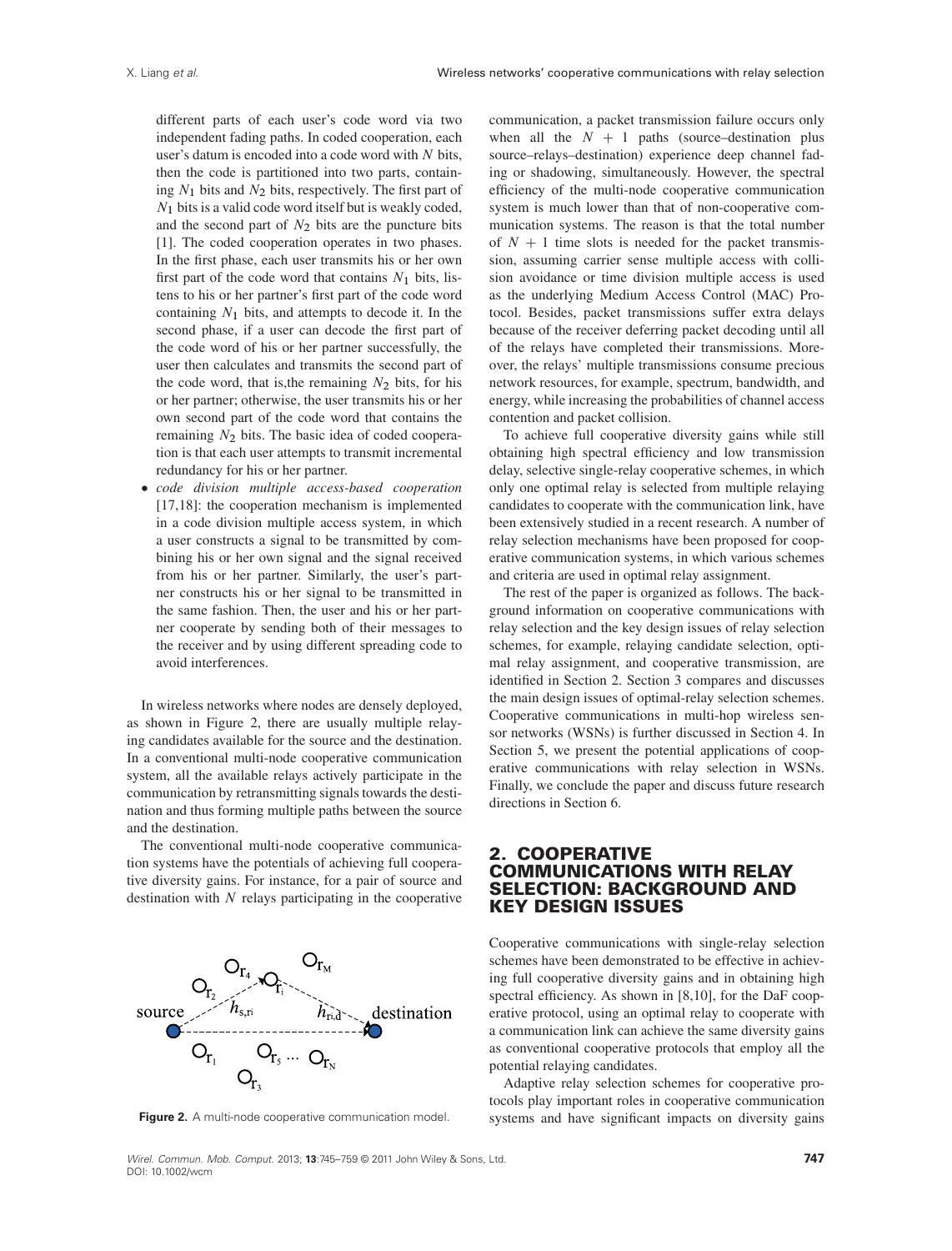and on network performance. The selected optimal relay, which can make the most contributions in improving the network performance, in terms of packet outage probability and channel utilization efficiency [13,15,19], should be the best one among all the relaying candidates. The challenge of the optimal relay selection is finding the best relay in wireless networks in dynamic environments, where the network topology may change and the wireless medium is time-varying, because of the dynamic nature of such networks.

In cooperative communication systems where adaptive relay selection mechanisms are utilized, the cooperative protocols usually operate in three phases, namely, relaying candidate selection, relay assignment, and cooperative transmission. We identify the key design issues for adaptive relay selection mechanisms and discuss them as follows.

#### **2.1. Phase 1: relaying candidate selection**

A number of nodes are determined as relaying candidates for the communication link between the source and the destination in this phase.

#### **2.1.1. Pre-assigned selection scheme.**

In pre-assigned selection scheme, the relaying candidates are selected prior to data flow connection.

In [20–22], the relaying candidate selection is implemented by using the mechanism of cooperative multi-hop mesh structure construction, that is, the relaying candidates are assigned in the procedure of multi-hop mesh route discovery and establishment. The pre-assigned selection scheme is the simplest approach for relaying candidate selection, in terms of algorithm design complexity and network operations. However, the pre-assigned relaying candidate selection scheme cannot deal with network dynamics, for example, node mobility, wireless channel variation, and network topology changes, and thus does not fit in dynamic environments. Furthermore, the relaying candidate selection is based on the cooperative mesh structure, which is constructed fully independent from the data flow and thus incurs significant communication overhead.

#### **2.1.2. Adaptive selection scheme.**

Adaptive relaying candidate selection schemes are more suited for cooperative communications over wireless networks than pre-assigned schemes because of the dynamic nature of such networks.

To reduce the communication overhead, adaptive relaying candidate selection schemes often utilize the signaling messages defined in the MAC Protocol or integrate with the routing mechanism in the network layer.

In [9–11], the signaling messages in the MAC Layer, that is, the request-to-send (RTS) and the clear-to-send (CTS) signals defined in the IEEE 802.11 standard [23], are used in relaying candidate selection. That is, when a node overhears an RTS signal from the source and a CTS signal from the destination, the node determines that it is a common neighboring node for both of the source and the destination and could act as a relaying candidate.

Multiple-RTS (M-RTS) and multiple-CTS (M-CTS) signaling messages, extended from RTS and CTS, are utilized in [24] to identify the relaying candidates. When a node receives an M-RTS signal from the source, it considers itself to be a relaying candidate and will start the relay-selection competing procedure.

In [25], the selection of relaying candidates are implemented by using Hello messages. By exchanging the Hello messages, a set of nodes, which are the common immediate neighboring nodes for both of the source and destination, are selected as the relaying candidates.

In [26], the relaying candidate selection scheme is integrated with the route-finding mechanism, that is, Ad Hoc On-Demand Distance Vector Routing Protocol. In the route discovery procedure, for two adjacent routers (one-hop sender and receiver), a node determines that it is a relaying candidate for the routers if it has heard both the route request signal transmitted by the sender and the route reply replied by the receiver and has not been selected by the sender as the next hop router.

### **2.2. Phase 2: relay assignment**

When a set of relaying candidates is selected, one of the relaying candidates should be chosen based on some criteria to cooperate with the communication link between the source and the destination. The frequently used criteria for relay assignment are described as follows.

### **2.2.1. Pre-defined and random relay assignments.**

The simplest solution for relay assignment is assigning the relays in advance or choosing the relays randomly in runtime, as proposed in [7,21]. The pre-defined and random schemes can reduce the design complexity and network overhead. However, such schemes cannot achieve optimal performance in dynamic environments and lacks the capacity of dealing with network dynamics.

#### **2.2.2. Distance-based relay assignment.**

An intuitive scheme of optimal relay assignment is using distance, towards either the source or the destination, as the criterion of optimal relay selection.

The distance-based cooperative protocol [21] chooses a node that is the closest one to the destination as the optimal relay. In [24], when a candidate starts the relay-selection competing procedure, it first sets a back-off timer with a value proportional to the candidate's distance to the source. Thus, the candidate node, which is the closest one to the source, will expire its back-off timer first and wins the competition. The node that wins in the competition procedure will send an M-CTS signal to inform the source that it is ready to send as well as to notify the other candidates to cancel their competing procedures.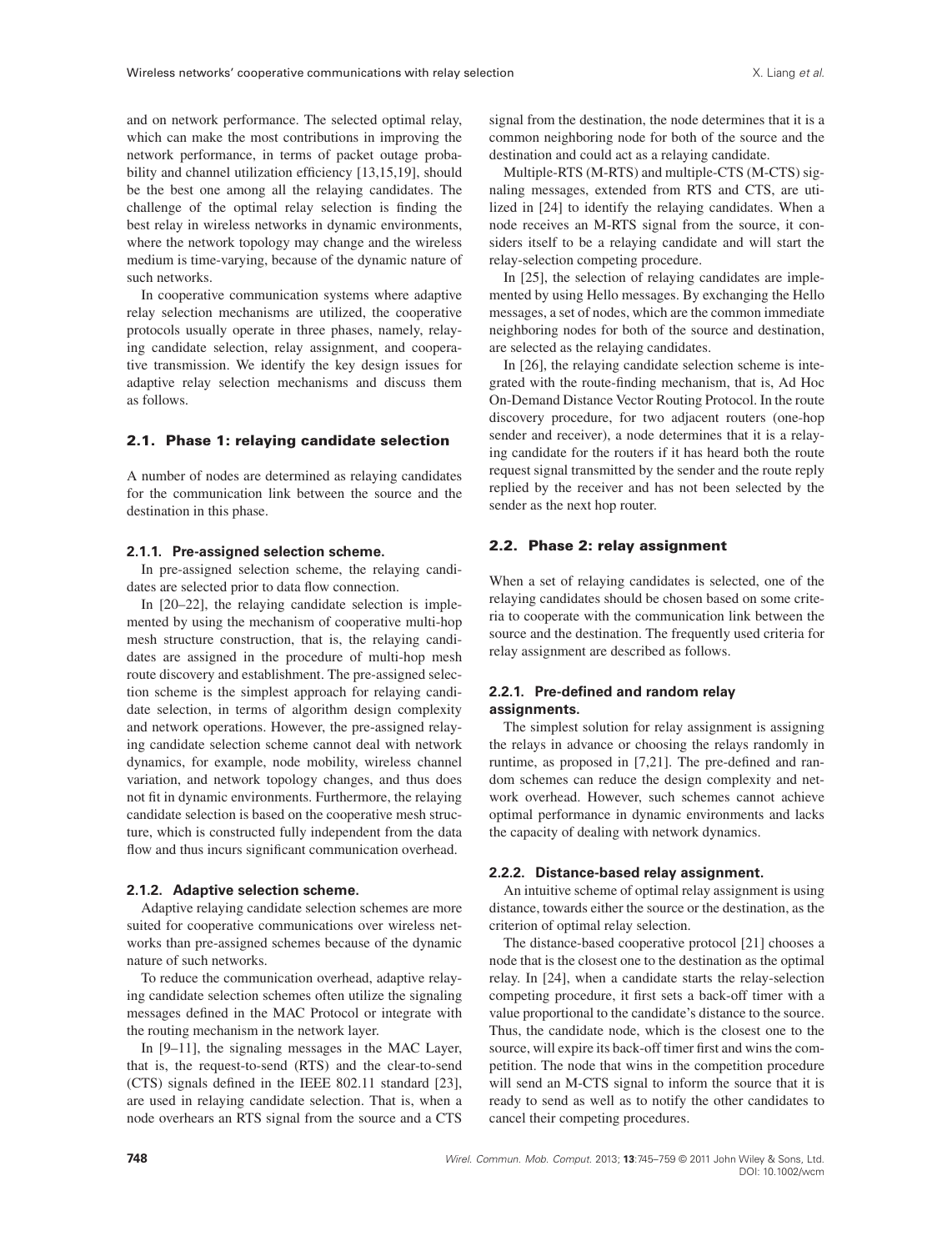However, it is well understood that communications between senders and receivers with similar distances may have significant differences in terms of received signals' strength and SNR, due to interferences, shadowing, and multi-path fading effects on the wireless links. Therefore, the use of distance as the criterion of relay assignment cannot reflect the channel state appropriately.

### **2.2.3. Signal-to-noise ratio (channel gain)-based relay assignment.**

The most intuitive solution of optimal relay assignment is to choose the relay that has the highest SNRs or the maximum wireless channel gains with both the source and the destination. Because both of the two paths, that is, source– relay and relay–destination, are important for the end-toend link performance, each relay should evaluate the link qualities of both paths.

In [25], for a link between the source s and the destination d, the source considers the immediate neighboring nodes of both s and d as relaying candidates. The source maintains a list that contains the candidates' MAC addresses and their link qualities to s and d. The source uses a metric  $\gamma_r$ , as shown in Equation (4),

$$
\gamma_{\rm r} = \min\left(SNR(s,\mathbf{r}_i), \; SNR(\mathbf{r}_i, \mathbf{d})\right) \tag{4}
$$

to sort the candidates, where  $SNR(s,r_i)$  and  $SNR(r_i, d)$ denote the SNR between the link of  $s-r_i$  and  $r_i-d$ , respectively. Then, the source selects the two candidates that have the two highest of the minimum SNRs of the relay channels, that is, from the source to the relay and from the relay to the destination, as the optimal relays. To keep the list of the SNR information up-to-date, each candidate locally measures the SNRs and sends the information to the source in a fixed time interval, for example, every 1 s in the paper. The performance evaluation has shown that the selected relays have high link qualities with both s and d based on computer simulations.

In  $[7]$ , the source chooses N relays, whose received signals' SNRs are the N highest among all the relaying candidates, to cooperate with the communication link between the source and the destination.

In [9], the relaying candidates use the RTS and CTS messages to assess the link qualities of the source–relay and relay–destination. The transmission of the RTS from the source allows for the estimation of the instantaneous wireless channel coefficient  $h_{s,r_i}$  between the source and the relay  $r_i$ , and the transmission of the CTS from the destination allows for the estimation of the instantaneous wireless channel coefficient  $h_{r_i,d}$  between the relay  $r_i$  and the destination.

The channel coefficients  $h_{s,r_i}$  and  $h_{r_i,d}$  at each relay describe the quality of the wireless path between source– relay–destination for the relay. Each relay assesses the link qualities between the source–relay–destination and uses the following policies to determine the best relaying candidate distributively. Under policy I, as defined in Equation (5), the minimum of the two is selected, whereas

under policy II, as defined in Equation (6), the harmonic mean of the two is chosen.

- *Policy I*:

$$
H_{\rm r_{\it i}} = \min \left\{ \left| h_{{\rm s}, {\rm r}_{\it i}} \right|^2, \left| h_{{\rm r}_{\it i}, {\rm d}} \right|^2 \right\} \tag{5}
$$

- *Policy II*:

$$
H_{\rm r_{\it i}} = \frac{2}{\left| h_{\rm s, r_{\it i}} \right|^2 + \frac{1}{\left| h_{\rm r_{\it i}, d} \right|^2}} = \frac{2 \left| h_{\rm s, r_{\it i}} \right|^2 \left| h_{\rm r_{\it i}, d} \right|^2}{\left| h_{\rm s, r_{\it i}} \right|^2 + \left| h_{\rm r_{\it i}, d} \right|^2} \tag{6}
$$

After receiving the CTS, each relay will start a timer with an initial value of  $T_i$ , which is set inversely proportional to the end-to-end link quality represented by  $H_{r_i}$ . Therefore, the best relay's timer will expire first and start retransmitting the signal towards the destination.

In [11], the optimal-relay assignment scheme is integrated with the power control mechanism in the physical layer. Individually, the relaying candidates use the RTS and CTS messages to assess the link qualities and compute the required transmission power that can meet the desired link qualities. Different from [9], the source also participates in the competition procedure, if it believes that it has the potential of being an optimal relay.

The authors in [8] proposed an adaptive relay selection scheme for cooperative communication protocols, based on the channel state information (CSI) at the source and at the relays. The optimal relay is the node that has the maximum instantaneous scaled harmonic mean function of its source–relay and relay–destination channel gains.

The relay's metric  $\beta_m$ , as defined in Equation (7), denotes the scaled harmonic mean function and gives an instantaneous indication about the relay's ability to cooperate with the source.

$$
\beta_m = \mu_H \left( q_1 \left| h_{s,r_i} \right|^2, q_2 \left| h_{r_i, d} \right|^2 \right)
$$
  
= 
$$
\frac{2q_1 q_2 \left| h_{s,r_i} \right|^2 \left| h_{r_i, d} \right|^2}{q_1 \left| h_{r_i, d} \right|^2 + q_2 \left| h_{s,r_i} \right|^2}
$$
(7)

where  $\mu_H(.)$  is the standard harmonic mean function.  $q_1$ and  $q_2$  are calculated as in Equation (8).

$$
q_1 = \frac{A^2}{r^2}, \quad q_2 = \frac{B}{r(1-r)}
$$
 (8)

where  $r = \frac{P_1}{P_1 + P_2}$  is the power ratio and  $P_1$  and  $P_2$ are the transmission power of the source and the relay, respectively.

For  $M$  phase-shift keying modulation,  $A$  and  $B$  can be calculated as in Equations (9) and (10), respectively.

$$
A = \frac{1}{\pi} \int_0^{\frac{(M-1)\pi}{M}} \sin^2 \theta \, d\theta = \frac{(M-1)}{2M} + \frac{\sin\left(\frac{2\pi}{M}\right)}{4\pi} \tag{9}
$$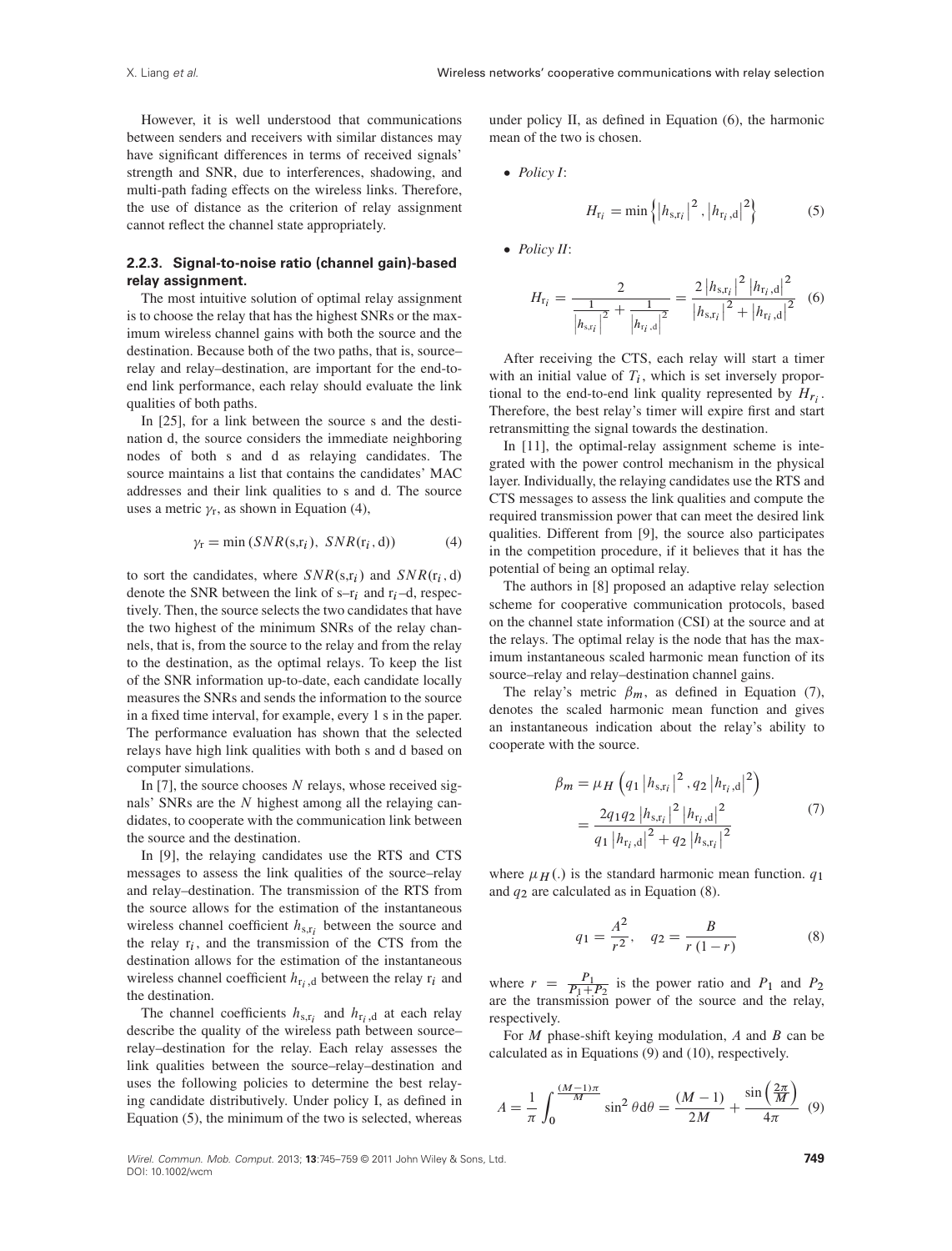$$
B = \frac{1}{\pi} \int_0^{\frac{(M-1)\pi}{M}} \sin^4 \theta \, d\theta = \frac{3(M-1)}{8M} + \frac{\sin\left(\frac{2\pi}{M}\right)}{4\pi} - \frac{\sin\left(\frac{4\pi}{M}\right)}{32\pi}
$$
(10)

The relay whose metric is equal to  $\beta^* = \max{\{\beta_1, \beta_2, \ldots\}}$  $\beta_N$ } is chosen as the optimal relay.

The signaling messages, the RTS and the CTS, are also utilized in the single-relay selection scheme to assess link quality under aggregate power constraints [10]. For DaF protocol with reactive relay selection, the optimal relay is the candidate that has the maximum instantaneous channel gain between the relay and destination, as shown in Equation (11).

$$
r_i^* = \arg\max_{\mathbf{r}_i \in D} |h_{\mathbf{r}_i, \mathbf{d}}|^2 \tag{11}
$$

where  $r_i^*$  is the optimal relay and D is the set of relays that can decode the received message successfully during the source–destination transmission phase.

For DaF protocol with proactive relay selection, the best relay is chosen prior to the transmissions of source– destination and relays–destination. The best relay is the candidate that can maximize the minimum weighted channel strengths between the source and the destination, as shown in Equation (12).

$$
r_i^* = \arg\max_{r_i \in K} \min \left\{ \zeta |h_{s,r_i}|^2, (1-\zeta) |h_{r_i,d}|^2 \right\} \tag{12}
$$

where K is the set of relaying candidates and  $\zeta$  and  $(1 - \zeta)$  $\in$  [0, 1] denote the fractions of the total power allocated to the source transmission and overall relay transmission, respectively.

For AaF protocol with proactive relay selection, the optimal relay is the candidate that can maximize the mutual information, defined as in Equation (13).

$$
r_i^* = \underset{i \in K}{\text{arg max }} W r_i \tag{13}
$$

where

$$
W_{\rm T} = \frac{|h_{\rm S, r_{i}}|^2 |h_{\rm r_{i}, d}|^2}{\frac{\zeta}{1 - \zeta} \left(1 + \frac{1}{\gamma_{\rm sr_{i}}}\right) \Omega_{\rm sr_{i}} + |h_{\rm r_{i}, d}|^2},\qquad(14)
$$

where  $\Omega_{\rm sr}$  denotes the average channel gain between the source and the relay  $r_i$ ,  $\gamma_{sr_i}$  is the average SNR for the link between the source and the relay  $r_i$ .

#### **2.2.4. Game theory-based relay assignment.**

Game theory provides a set of tools for modeling the interactions of a finite number of decision-makers whose actions often have mutual effects on each other. Thus, game theory is inherently suitable for modeling and analyzing wireless networks, where nodes share limited network resources, for example, spectrum, time slots, cooperation and/or contention with each other, and their actions have different outcomes.

There are a number of game theory-based schemes in the literature that model the process of optimal relay selection as a non-cooperative game, in which the relaying candidates are modeled as players. Each candidate plays the game against the other candidates in a distributed manner. Whether a candidate cooperates with a communication link or not depends on the payoff it may achieve, which is usually defined as the difference between the benefit and cost of acting as a relay.

In most of the game theory-based schemes, the nodes are modeled as rational players, which means that the nodes are expected to follow a set of strategies and to choose actions from the strategies to maximize their utilities. In the meantime, the nodes behave selfishly, that is, a node always chooses an action that maximizes its own payoff, without considering the utilities of other nodes. Most papers do not consider cooperative games, as additional signaling messages between the decision-makers are needed to be implemented to achieve common agreements, which makes it more difficult to realize in wireless networks.

In [27], game theory is used to model a wireless network consisting of selfish nodes, wherein a credit-based microeconomical model involving exchange of virtual currencies is proposed to manage node interactions. Whether a node involves a cooperative link depends on the credit that can be earned and the resource needed for relaying packets. The authors in [28] proposed a relay selection and power control scheme based on a two-level Stackelberg game, in which the source node and the relay nodes are modeled as a buyer and as sellers, respectively. The proposed scheme jointly considers the benefits of both the buyer and the sellers and can achieve the best system performance with minimum power consumption. [29] presents a game-theoretic analysis of the DaF cooperative protocol over the additive white Gaussian noise and the Rayleigh fading channels. The analysis shows that a mutually Nash equilibrium exists if proper power control is utilized and users care about their long-term performance.

The game theory-based schemes in the literature often assume that players have complete information of the game. That is, a player has the full knowledge of the game, that is, the other players' identities, strategies, payoffs, and utility functions [28]. Furthermore, the game's history, for example, the actions of each player in previous stages, is also assumed to be known to all players in a multi-stage game [27]. However, this assumption is not always held in realistic scenarios, as nodes in wireless networks usually only have locally observed information and limited knowledge of others' behavior. Therefore, adaptive learning, for example, estimating payoffs that may be obtained by taking certain actions or predicting the other players' strategies, should be involved in the game designs [30].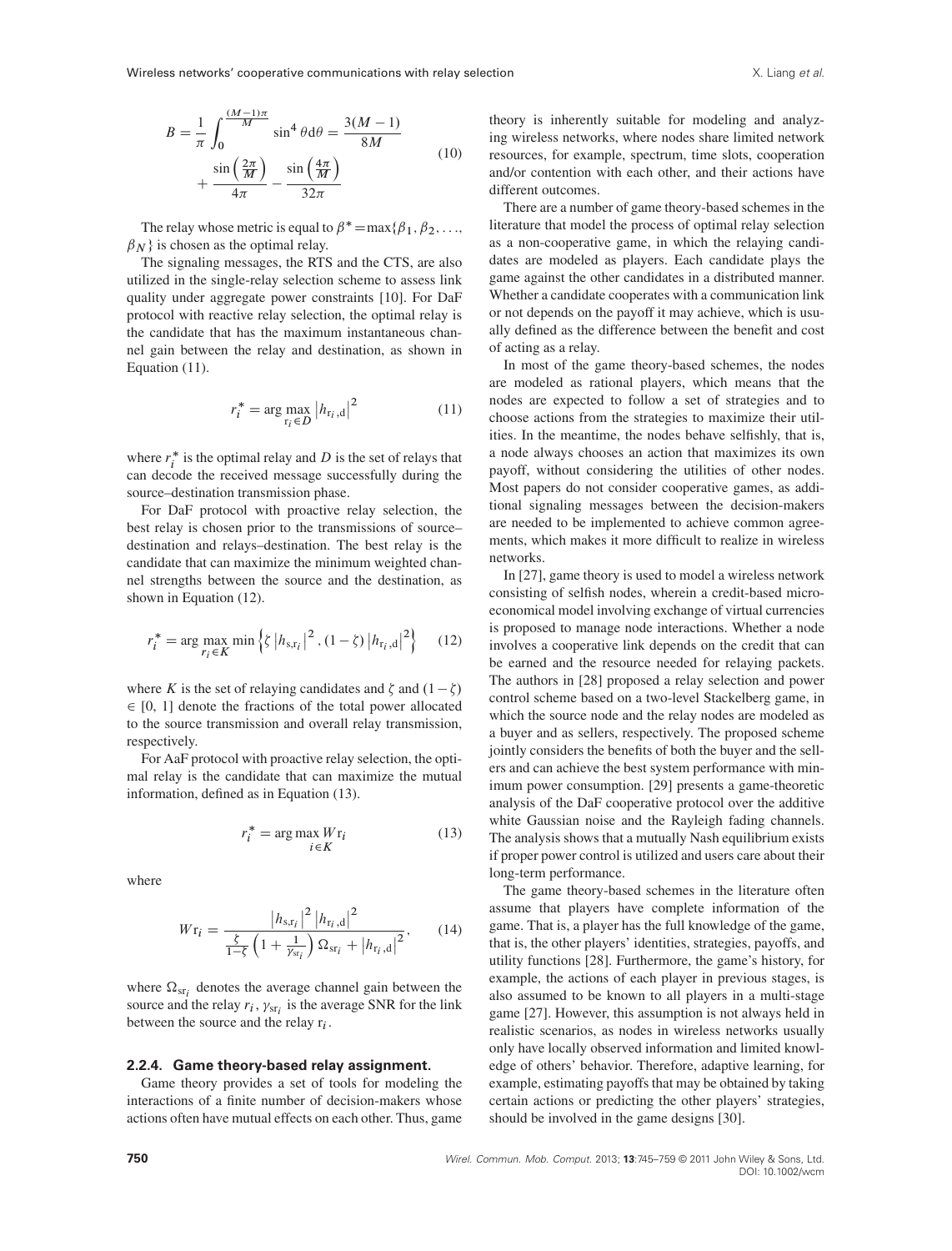### **2.3. Phase 3: Cooperative transmission**

The assigned relays can cooperate with the communication link between the source and the destination for any packet transmission by retransmitting the overheard signals. For instance, in cooperative protocol design [25], two selected relays retransmit each message overheard from the source towards the destination. Therefore, the destination may receive three copies of the signals for any packet transmitted from the source.

To reduce network overhead and increase spectral efficiency, the cooperative communication can be triggered when it is necessary, for example, the packet transmission fails in the direct transmission phase or the direct link between the source and the destination cannot meet the desired quality-of-service (QoS) requirements, as the protocol proposes in [26].

In [13], a new automatic repeat request (ARQ) mechanism is introduced in the cooperative communication protocol. That is, if the destination can successfully decode the signal transmitted by the source in the direct transmission phase, it sends back an acknowledgment (ACK), and the relay keeps idle; otherwise, if the destination cannot decode the signal successfully, it sends back a negative acknowledgment (NACK). In the latter case, a cooperative transmission will be invoked, that is, the relay that received the signal in the direct transmission phase forwards the signal to the destination.

In [8], the source computes the ratio of  $\frac{\beta_{s,d}}{\beta_{max}}$  and compares it to a cooperation threshold  $\alpha$ , which is often defined<br>as 1. If  $\frac{\beta_{s,d}}{\beta_{max}} \geq \alpha$ , the source uses direct transmission only; otherwise, if  $\frac{\beta_{s,d}}{\beta_{max}} < \alpha$ , the source will choose an optimal relay to retransmit the signal. The mechanism can be interpreted as that the source s will pick up a relay  $r_i$  to cooperate with the communication link between the source s and the destination d, if the link quality that is defined as the modified harmonic mean function of channel gains between source s and relay  $r_i$  and destination d is higher than the channel gain between source s and destination d; otherwise, the source will choose direct transmission only.

# **3. COMPARISON AND DISCUSSION**

In this section, we categorize the recently proposed mechanisms of relay selection and list their features in Table I. Then we compare and discuss the main design issues of optimal relay selection for cooperative communication protocols.

### **3.1. Optimal-relay selection criterion**

In the literature, most of the relay selection schemes for cooperative communications utilize SNR or channel gain as the unique criterion for optimal relay assignment and assume that a full or a partial CSI is available at the source, at the destination and at all of the potential relays.

However, the use of SNR as the unique relay selection criterion is not sufficient in dynamic wireless networks. It has been shown in [7] that a received SNR-based selection scheme behaves similarly to a random selection scheme, or even slightly worse in some scenarios. Furthermore, a significant communication overhead is incurred in acquiring and in disseminating CSI to all of the cooperative participants, especially for the cooperative protocols, as in [8,9], that an instantaneous CSI is required at all the potential relays for relay selection.

### **3.2. Centralized versus distributed mechanisms**

In centralized mechanisms of relay selection, a coordinator, usually the source, is responsible to select the relay. In [8], each relaying candidate measures its channel gains of source–relay and relay–destination, calculates their harmonic mean functions, and sends this metric to the source. Then, the source selects a relay that has the highest metric among all the relaying candidates and broadcasts a control signal to all the relays and the destination to indicate its decision on relay assignment. Similar procedures can also be found in [25].

In distributed mechanisms, *relay–competition–timer* is often used to decide which candidate should act as the optimal relay. In the mechanisms proposed in [9,11,24], each relaying candidate measures its source–relay and relay– destination link qualities, for example, using channel gain as a metric, and then starts a *relay–competition–timer* that is set inversely proportional to the metric. The candidate with the highest metric will have its timer reduced to zero first, as its timer is set with the lowest value. Then, the candidate will broadcast a *flag* message to the other candidates informing that it won the *relay–competition* procedure and will cooperate with the communication link.

Most of the game theory-based approaches are also of distributed mechanisms. For instance, as in [27], a relaying candidate estimates its opponent's possible strategy, for example, cooperating or remaining silent, and then takes the best response to its opponent's strategy. That is, the candidate will cooperate with the communication link if it estimates that the opponent's probability of cooperating is lower than a threshold; otherwise, the candidate will remain silent. The threshold is defined as the cooperating probability of candidates at the Nash equilibrium, which can be interpreted as a steady network state in the context of wireless networks, as none of the nodes will intend to deviate from the strategy profile to increase its payoff [31].

Centralized mechanisms often need exchanging additional signaling messages to perform relay selection, which inevitably introduces overhead to the network. Furthermore, the need for centralized control limits the scalability of such mechanisms, especially in multi-hop wireless networks. In contrast, information exchange is usually not necessary in distributed mechanisms, and a relaying candidate decides whether to cooperate or not with a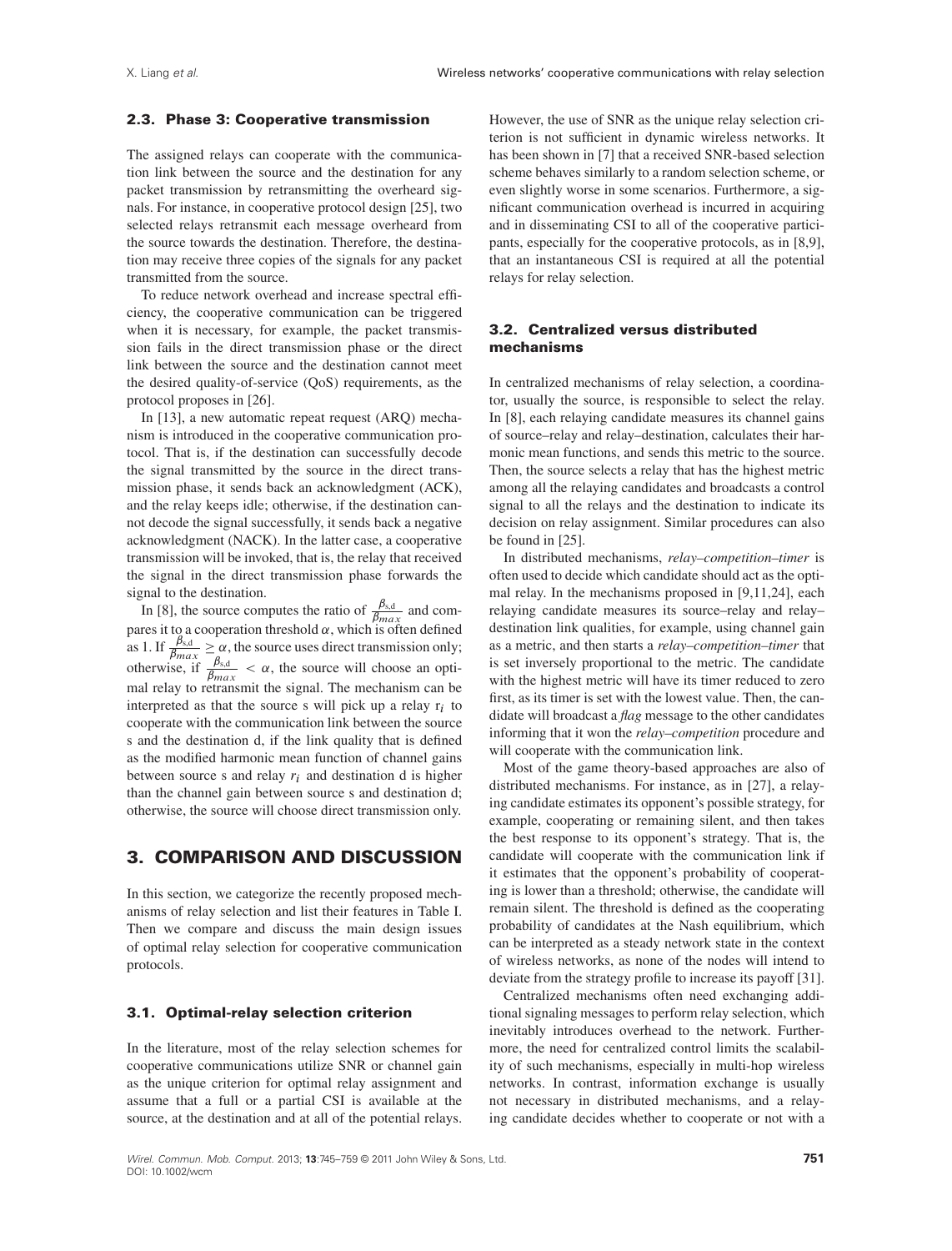|                              | <b>Relaying candidate</b><br>selection | Optimal relay<br>assignment criterion      | Cooperative<br>transmission scheme | Relay<br>selection |
|------------------------------|----------------------------------------|--------------------------------------------|------------------------------------|--------------------|
| Random selection [7]         | N/A (one-hop network)                  | Random                                     | Continuous                         | Reactive           |
| Received SNR selection [7]   | N/A (one-hop network)                  | <b>SNR</b>                                 | Continuous                         | Reactive           |
| Fixed priority selection [7] | N/A (one-hop network)                  | Pre-defined                                | Continuous                         | Reactive           |
| Scheme in [8]                | N/A (one-hop network)                  | Weighted channel gain                      | Triggered/threshold                | Reactive           |
| Opportunistic DaF-1 [10]     | RTS and CTS                            | Channel gain                               | Continuous                         | Reactive           |
| Opportunistic DaF-2 [10]     | RTS and CTS                            | Weighted channel gain                      | Continuous                         | Proactive          |
| Opportunistic AaF [10]       | RTS and CTS                            | Mutual information                         | Continuous                         | Proactive          |
| <b>EECC</b> [11]             | RTS and CTS                            | Required transmission power                | Continuous                         | Reactive           |
| MISO [24]                    | M-RTS and M-CTS                        | <b>Distance</b>                            | Continuous                         | Proactive          |
| CRP [25]                     | Hello message                          | <b>SNR</b>                                 | Continuous                         | Reactive           |
| QoS-RSCC [26]                | Route-finding mechanism                | Outage probability,<br>spectral efficiency | Triggered/ARQ                      | Reactive           |
| Scheme in [27]               | N/A (one-hop network)                  | Credit (benefits minus cost)               | Continuous                         | Reactive           |

**Table I.** Relay selection schemes for cooperative communications.

N/A, not applicable; SNR, signal-to-noise ratio; DaF, decode-and-forward; AaF, amplify-and-forward; EECC, energy-efficient cooperative communication; MISO, multiple input single output; CRP, cooperative routing protocol; QoS-RSCC, quality of service-supported relay selection scheme for cooperative communication; RTS, ready-to-send; CTS, clear-to-send; M-RTS, multiple-RTS; M-CTS, multiple-CTS; ARQ, automatic repeat request.

communication link in a distributed manner. Distributed mechanisms-based algorithms often scale well in largescale networks; however, it may happen that more than one candidate decide to cooperate with a communication link, which will result in a packet collision, or no candidate chooses to act as the optimal relay. For instance, in [11], if two candidates set their *relay–competition– timer* with the same value, both of them will reduce their timers to zero and start retransmitting simultaneously, which will result in a packet collision. And in [27], if the candidates make inaccurate estimations of their opponents' strategies, relay selection failure, for example, collision or no candidate decides to act as the optimal relay, may happen.

### **3.3. Proactive versus reactive relay assignment**

The relay can be assigned prior to a source–destination transmission, which is called proactive relay assignment, or selected after a source–destination transmission, named as reactive relay assignment [10].

Proactive relay assignment has the advantage of energy efficiency because only the selected relay needs to be in the receiving mode during the source's transmission, and the unselected relaying candidates can switch to powerdown mode for energy saving. Furthermore, proactive relay assignment schemes simplify the algorithm design and overall network operations, as well as reducing the probability of channel access contention. However, proactive relay selection schemes cannot guarantee optimal performance in dynamic environments. As shown in [8], to achieve full diversity gains, the best relay must be chosen at each instant of a packet transmission between the source and the destination. In proactive assignment mechanisms, assigning a relay before the start of a transmission cannot ensure that the relay is the real best one, as the wireless channel is assumed to be varying over time.

### **3.4. Continuous cooperation versus triggered cooperation**

Continuous cooperation schemes can guarantee diversity gains by always choosing relays to participate in the communication. However, because of the shared and contention nature of the wireless medium, the use of continuous cooperation increases the probabilities of channel access contention and packet collision, and thus leads to low spectral efficiency.

In triggered cooperation mechanisms, feedback, for example, the ACK or NACK messages from the destination, is often used to trigger the cooperative communication. That is, an ACK message sent by the destination indicates that the source–destination transmission is successful, and a NACK message will invoke a cooperative transmission. In the latter case, a relay, either selected by the source or determined distributively by the relaying candidates, will cooperate with the communication link between the source and the destination.

Triggered cooperation has the advantage of spectral efficiency because the relaying transmission is invoked only when the direct link between the source and the destination experiences deep channel fading, shadowing, or interferences. However, the use of triggered cooperative scheme increases the cooperative algorithm design complexity and computational overhead, as signaling messages are needed to indicate whether the direct transmission between the source and destination is successful or not. A trade-off should be considered between network performance and algorithm complexity [32–34].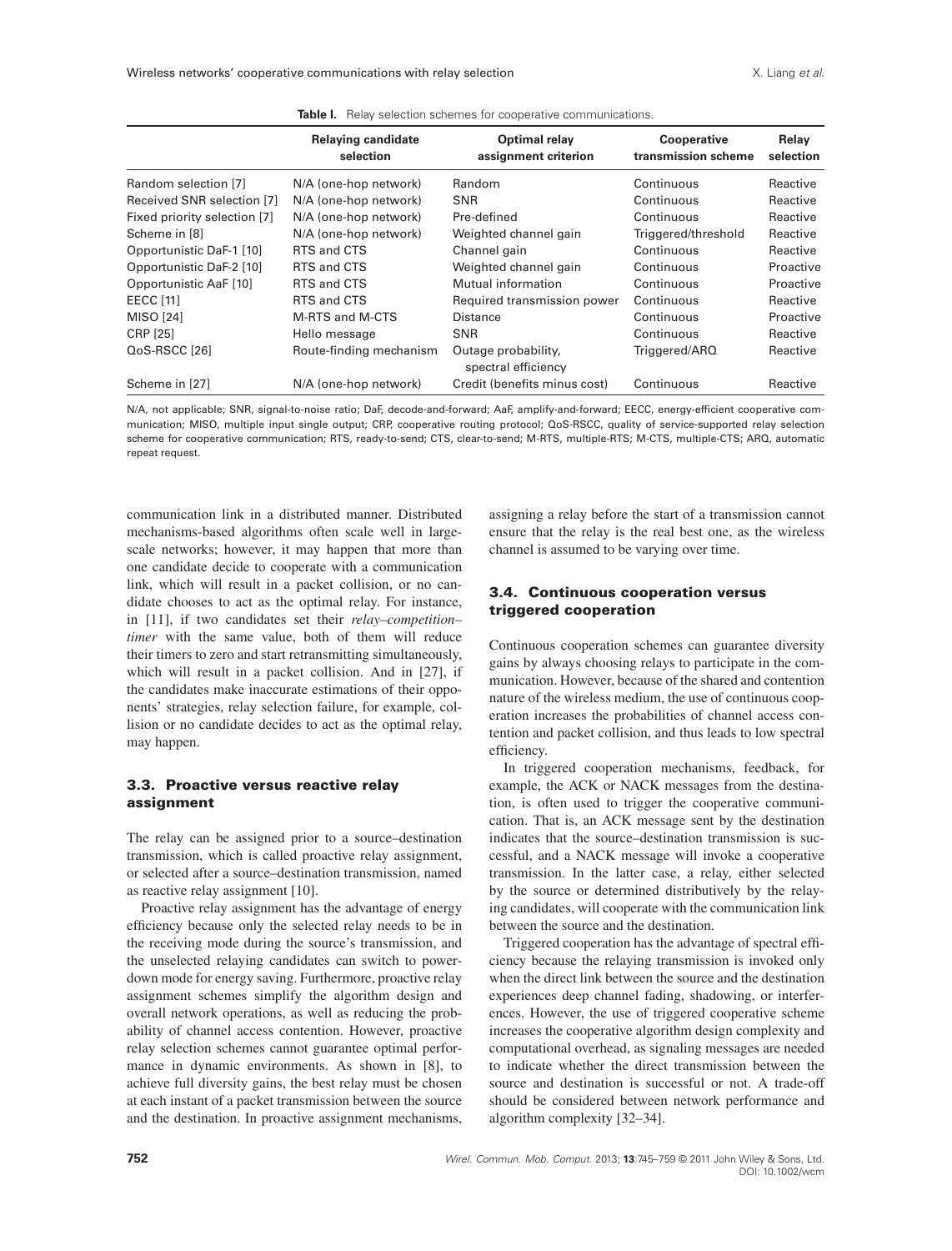### **3.5. Impact of relaying candidate's state on cooperative communications**

Although the relaying candidates in the wireless networks are assumed to be functionally equivalent in terms of radio communications and signal processing, their individual states, for example, incoming traffic, duty cycle, and processing and queuing delays, may vary. Relaying candidates' states could have significant impacts on the performance of cooperative communications and should be taken into account in the optimal relay selection. Intuitively, choosing nodes that have already been involved in other data flows, for example, acting as intermediate routers or relays, should be avoided. The reason is that assigning too many tasks will pose heavy computational and communication burden on the nodes, which may become bottlenecks of the network, as well as resulting in severe network traffic imbalance.

Only a few papers in the literature consider node's state as a metric of relay selection, as these parameters are difficult to measure or even to estimate. Reinforcement learning [35,36] could be a promising approach to address this issue, as the reinforcement learning-based approaches [37] choose the relays through experience and reward without actually measuring the nodes states, which is similar to the procedure of a human or an animal learning in a dynamic environment from scratch. That is, in the beginning of the procedure of relay selection, relays are selected randomly. After a series of trial-and-error interactions, the optimal selection can be strengthened and sub-optimal selections are weakened by utilizing the reinforcement learning algorithm.

### **3.6. Applicabilities of relay selection schemes in wireless networks**

To apply relay selection schemes in dynamic wireless networks, the schemes should have the capability of dealing with network dynamics, for example, network topology changes and varying wireless link qualities.

Usually, pre-defined relay selection schemes in dynamic networks do not work well, as the fixed assignment of relays cannot adapt to such networks. Distance-based schemes cannot guarantee that the selected relays are the optimal ones, as distance is not the only factor that has an effect on a communication link, and the other factors such as interferences, shadowing, and fading also affect the link qualities. Furthermore, distance-based schemes require that the distance information, that is, from the source to the relays or from the relays to the destination, is available at each relay in order to make a decision on relay selection, which is more difficult to realize in dynamic environments. In SNR and channel gain-based relay selection schemes, optimal relays are chosen by measuring the SNRs or signal strengths of the signaling messages that are transmitted prior to the transmission of data packets. To adapt to the varying wireless channel, the measurements are often conducted on a packet-by-packet basis, which inevitably introduces a high communication overhead. Game theory and reinforcement learning-based schemes might be the most adaptive schemes, as prior knowledge of network model and link qualities are not necessary, and the policy of relay selection are cooperatively learned via a series of trial-and-error interactions by the relaying candidates. However, the convergence speeds of the relay assignment algorithms might limit the applicabilities of such schemes. The reason is that relaying candidates, regarded as agents, need a certain number of interactions to learn the optimal policy and then jointly adjust their behavior to achieve a system-level optimal performance. It is shown in [38,39] that the number of interactions, often between 20 and 60, depending on the network scale, topology, and channel variations, is needed for the algorithms to reach a convergence. Compared with the above-mentioned adaptive relay selection schemes, random relay selection schemes have the advantages of lower computational and communication overhead and still can achieve a moderate network performance [7].

Another important issue that needs to be considered is the cost of utilizing cooperative communications. As we know, cooperative communications is effective in improving the network performance in terms of transmission reliability, robustness, adaptivity, and network throughput and lifetime, by exploiting the spatial diversity of the wireless medium. However, the use of cooperative communications also associates with a certain cost, for example, power consumption, because of nodes conducting extra tasks of signal processing and packet receiving and retransmitting. Furthermore, using cooperative communications, particularly for cooperative protocols integrated with relay selection schemes, also increase network operations, as optimal relays need to be either assigned by a coordinator or determined in a distributed manner on a packet-by-packet basis. Therefore, both the benefits and the cost should be considered when designing cooperative communication systems.

# **4. COOPERATIVE COMMUNICATIONS IN MULTI-HOP WIRELESS SENSOR NETWORKS**

Wireless sensor networks have received much research attention and have been applied in many areas in recent years because of the features of low cost, low power consumption, and deployment flexibility. Compared with traditional wireless networks, for example, wireless local area networks, WSNs are often resource-constrained and have some unique features. For instance, WSNs usually operate in a distributed manner without centralized control, and the packet transmissions between nodes are often of multihop manner, that is, the communication between a source and its destination usually involves a number of nodes, which act as intermediate routers by establishing a multihop route for the source and the destination. In this section, we discuss some important issues of applying cooperative communications in WSNs.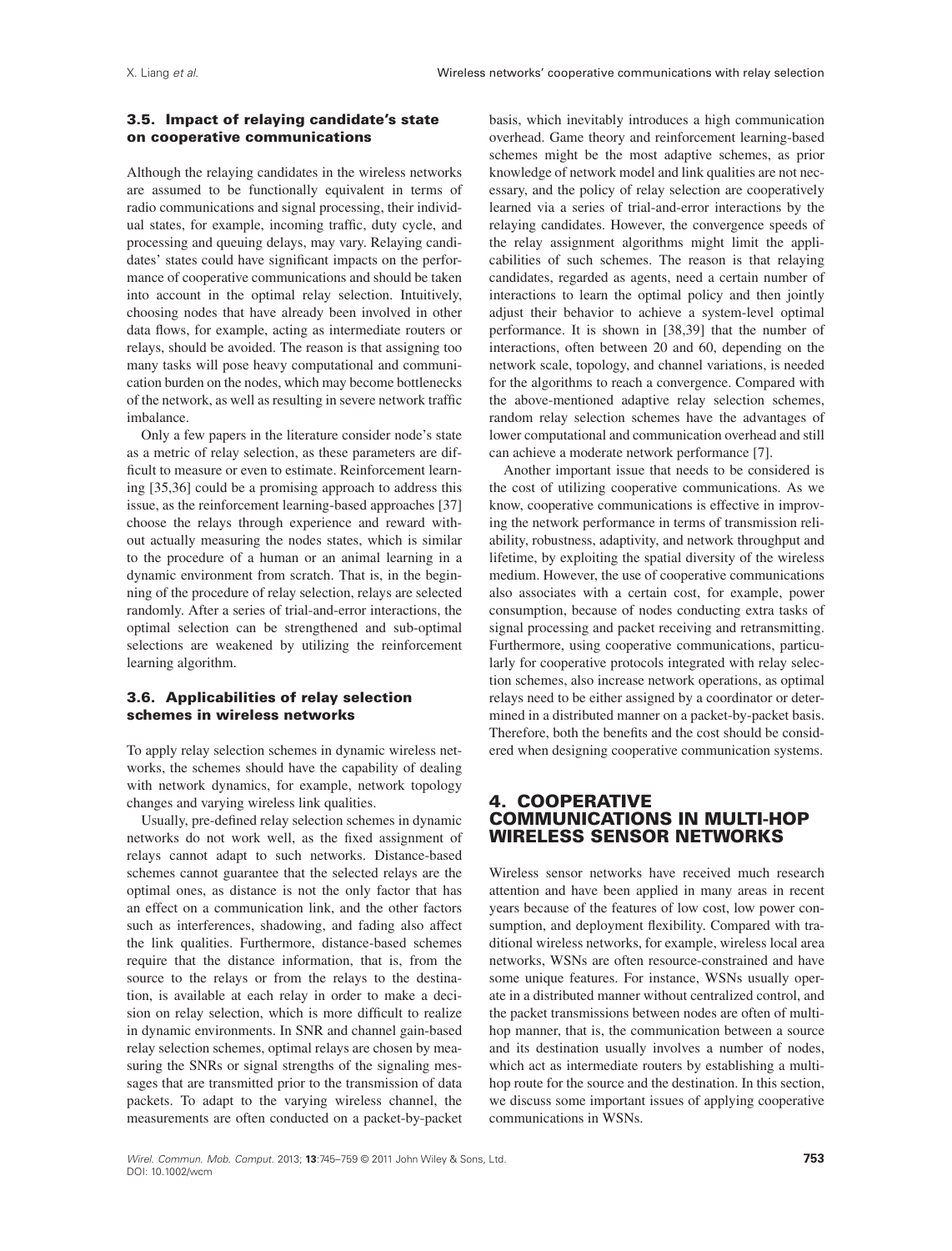In multi-hop WSNs, as shown in Figure 3, nodes may play multiple roles, for example, source, destination, relays, and intermediate routers. For instance, nodes that are selected as optimal relays for a data flow may also be chosen as intermediate routers or as relaying candidates for other data flows. Therefore, nodes may have varying incoming traffic, computational burden, and processing and queuing delays. This feature increases the design and analysis complexity of cooperative communication protocols.

Because of the lack of centralized control in multi-hop WSNs, the cooperative communication protocol should work in a distributed manner, that is, for each hop of the route, the relay assignment and cooperative transmission scheme should be determined locally without the need of global network state information.

Furthermore, there are often multiple data flows that coexist in the network, which may have impacts on the performance of the source–destination data flow, because the network resources, for example, spectrum, bandwidth, and energy, are shared by all nodes in the network. Thus, it is necessary to jointly consider cooperative communications with network optimization [40,41].

## **5. APPLICATIONS OF COOPERATIVE COMMUNICATIONS WITH RELAY SELECTION**

The main benefit of applying cooperative communications in wireless networks is to achieve diversity gains, without the need of maintaining multiple antennas at each user. Moreover, spectral efficiency is still guaranteed by employing adaptive relay selection techniques. Therefore, cooperative communications with relay selection scheme may find various potential applications, especially in resourceconstrained WSNs.

### **5.1. Reliable and energy-efficient data dissemination**

For some wireless systems, the network used for communication must ensure that data packets can be delivered to the data processing center reliably and efficiently.



**Figure 3.** Cooperative communications in multi-hop wireless sensor networks.

Multi-path routing has been proposed for reliable data dissemination, in which important data packets are delivered to the destination through multiple paths to achieve fault tolerance by adding redundancies. However, a significant computational and communication overhead is incurred in the multi-path routes establishment and data transmitting. Besides, the energy consumption of a multipath routing is much higher than that of a *uni-path* routing, because of the redundant packet transmissions in multiple paths. Cooperative communications with relay selection can be an effective approach for reliable and energyefficient data dissemination in WSNs, by exploiting the spatial diversity gains, that is, choosing nodes to help in the packet delivering in case deep channel fading, shadowing, or interferences occur in the multi-hop route from the source to its destination [20,21].

### **5.2. Quality-of-service provisioning in wireless sensor networks**

Because of low-cost node platforms, self-organizing manner, and ease of deployment, WSNs have numerous potential applications, for example, medical care, battlefield surveillance, wildlife monitoring, and disaster response. In these mission-critical applications, a set of QoS requirements, for example, delay, packet delivery ratio, network lifetime, throughput, and communication bandwidth, on network performances must be satisfied [42]. However, providing guaranteed QoS is almost impossible in dynamic WSNs [43,44], because of the dynamic network topology, time-varying wireless medium, and severe constraints on power supply, computation power, and communication bandwidth [45–50].

Thus, it is more practical to provide soft QoS [51] than guaranteeing hard QoS in multi-hop WSNs [43,44]. In soft QoS provisioning, when a QoS-support route is established and the data flow is in transmission, there may exist a transient amount of time that the QoS requirements cannot be met. The level of soft QoS provisioning can be quantified by the fraction of the total disruption time over the total connection time. The ratio should not be higher than a threshold, which is determined by user applications.

For a QoS-support route, QoS violations may occur because the intermediate routers cannot fulfill the QoS attributes that they have been assigned or promised in the QoS route discovery and establishment procedure, which might be caused by network topology change, concurrent transmission interferences, thermal noise, shadowing, and multi-path fading. For instance, as shown in Figure 3, for the two adjacent routers  $l$  and  $m$ , which are the immediate routers along the established route, the link between l and  $m$  may experience channel fading and thus cannot meet the assigned QoS attributes. Retransmitting the packet, for example, using ARQ mechanism, from  $l$  to  $m$  might not be effective in this case, because the link between  $l$  and  $m$ may remain in deep fading or shadowing for a long period in a slowly varying channel [13].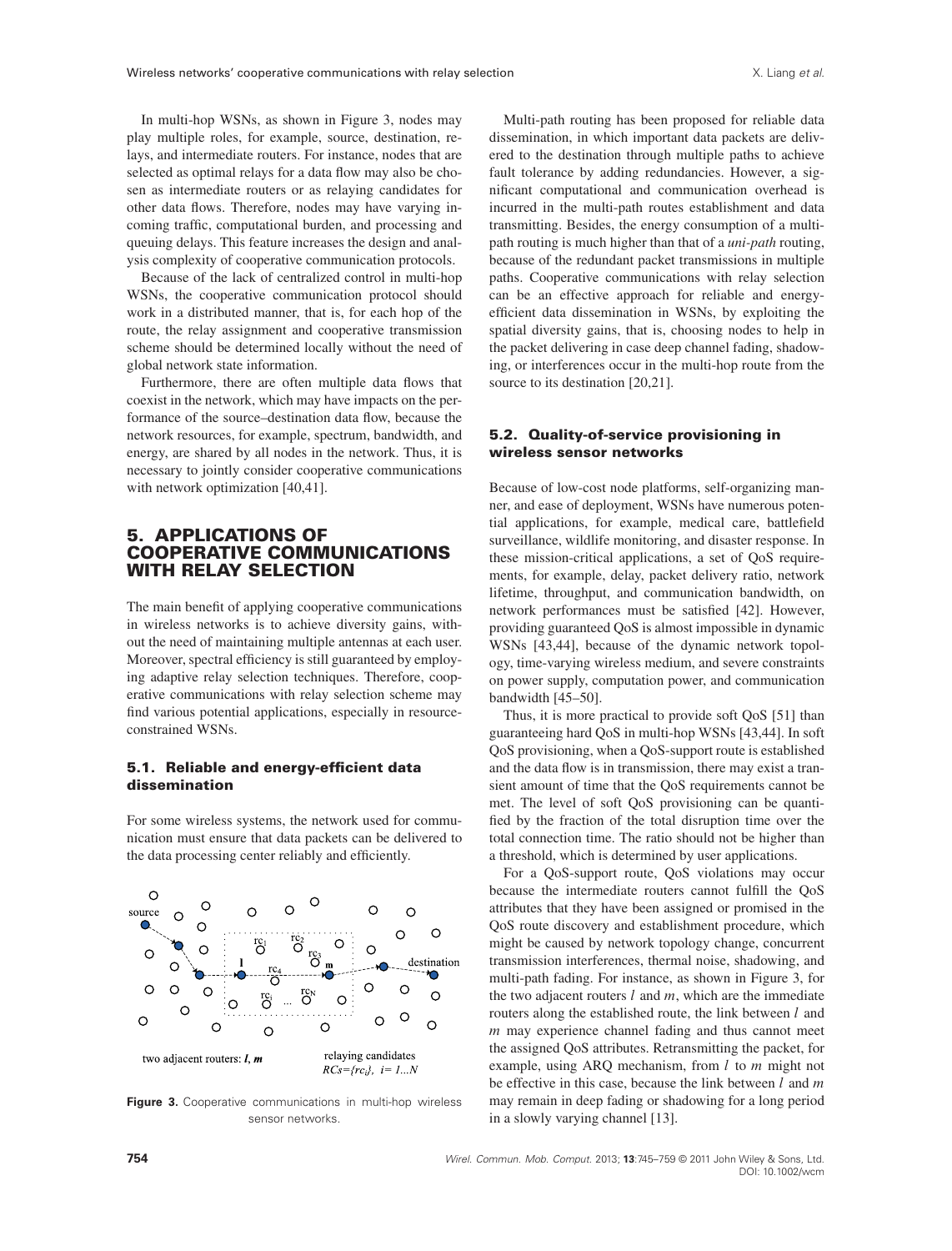The channel fading and shadowing for different links are assumed to be statistically independent in WSNs because the nodes in WSNs are usually spatially well separated [52]. Therefore, there might exist a node, for example, node  $rc_i$ , which is a neighboring node for both  $l$  and  $m$ , that may overhear the packet transmission between  $l$  and  $m$  because of the broadcast nature of the wireless medium. Node  $rc<sub>i</sub>$  may help in the packet delivering between  $l$  and  $m$  by retransmitting the packet to  $m$ , even if it has not been assigned any routing task in the route discovery and establishment procedure. This is known as spatial diversity gain and has been demonstrated to be effective in improving network performance. In the context of cooperative communications, the neighboring node  $rc<sub>i</sub>$  acts as a cooperative relay for the communication between the intermediate routers  $l$  and  $m$ . When  $QoS$ violations happen, the cooperative relays may help in the packet delivering by retransmitting the signals and thus reassuring the QoS attributes. Therefore, the amount of time of QoS violation can be minimized, and the satisfied level of soft QoS provisioning is increased, by applying cooperative communications with adaptive relay selection in WSNs.

# **6. CONCLUSIONS AND FUTURE RESEARCH DIRECTIONS**

In this paper, we have reviewed the relay selection schemes for cooperative communication protocols, identified the key design issues for the adaptive relay selection schemes, and discussed the potential applications of cooperative communications with relay selection in WSNs. Compared with conventional cooperative communication protocols, the cooperative protocols integrated with adaptive relay selection can be more effective in improving the network performance by exploiting diversity gains, while still achieving spectral efficiency. However, the use of cooperative communications with relay selection incurs computational and communication overhead, as well as increases the design and analysis complexity of cooperative communication systems. Depending on user applications and QoS demands, a trade-off should be made to achieve an optimal network performance.

In future research, service differentiation and system fairness could be interesting topics in the development of cooperative protocols. The distribution of relaying tasks are important in resource-constrained WSNs, where multiple data flows coexist. In most of the current research, it has been assumed that nodes are *passive* in the sense that they are chosen passively by the source node(s) as optimal relays, without the consideration of their task priorities and the willingness of being relays. In order to provide differentiated network services, to achieve system fairness, and to prolong the network lifetime, the trade-off between task priority and system fairness should be further investigated. Moreover, the use of reinforcement learning [53] and game theory [27,54] can be promising in the design of cooperative communication protocols for WSNs [55]. In particular, the process of optimal relay assignment can be modeled as a mixed-strategy game, where each player plays the game with the other players in a distributed manner. By taking different actions, for example, relaying a packet or remaining silent, and calculating the benefits and cost achieved, each player can evaluate the actions' qualities and then adjusts its probabilities of taking different actions in a dynamic environment. Optimal network performance can be achieved by encouraging cooperation and discouraging selfish behavior, for example, using the pricing mechanism [31] to regulate players' strategies. To solve the problem that the available information in a game is often incomplete and inaccurate, as well as adapting to dynamic environments, learning algorithms, for example, fictitious learning, reinforcement learning, and adaptive regret-based learning [54] should be involved in game designs [27,30].

# **ACKNOWLEDGEMENTS**

This research was supported by the Canadian Natural Sciences and Engineering Research Council under grant RGPIN 44286-09 and by the British Columbia Innovation Council NRAS program. Part of the work is in the context of the MELODY Project, which is funded by the Research Council of Norway under the contract number 187857/S10.

# **REFERENCES**

- 1. Nosratinia A, Hunter TE, Hedayat A. Cooperative communication in wireless networks. *IEEE Communications Magazine* 2004; **42**: 74–80.
- 2. Hong Y-W, Huang W-J, Chiu F-H, Jay Kuo C-C. Cooperative communications in resource-constrained wireless networks. *IEEE Signal Processing Magazine* 2007; **42**: 47–57.
- 3. Chen X, Hu H, Wang H, Chen H-H, Guizani M. Double proportional fair user pairing algorithm for uplink virtual MIMO systems. *IEEE Transactions On Wireless Communications* 2008; **7**(7): 2425–2429.
- 4. Chen X, Hu H, Jin S, Chen H-H. Broadcast reserved opportunity to achieve diversity relaying and its performance evaluation. *EURASIP Journal On Wireless Communications And Networking* 2008; **7**(2): 1–9.
- 5. Peng M, Zhang J, Wang W-B, Chen H-H. Heterogeneous cooperative relay selection with maximalratio combining for multi-radio access networks. *International Journal of Communication Systems* 2010; **23**(6–7): 732–750.
- 6. Yang L-L, Chen H-H. Error probability of digital communications using relay diversity over Nakagami-m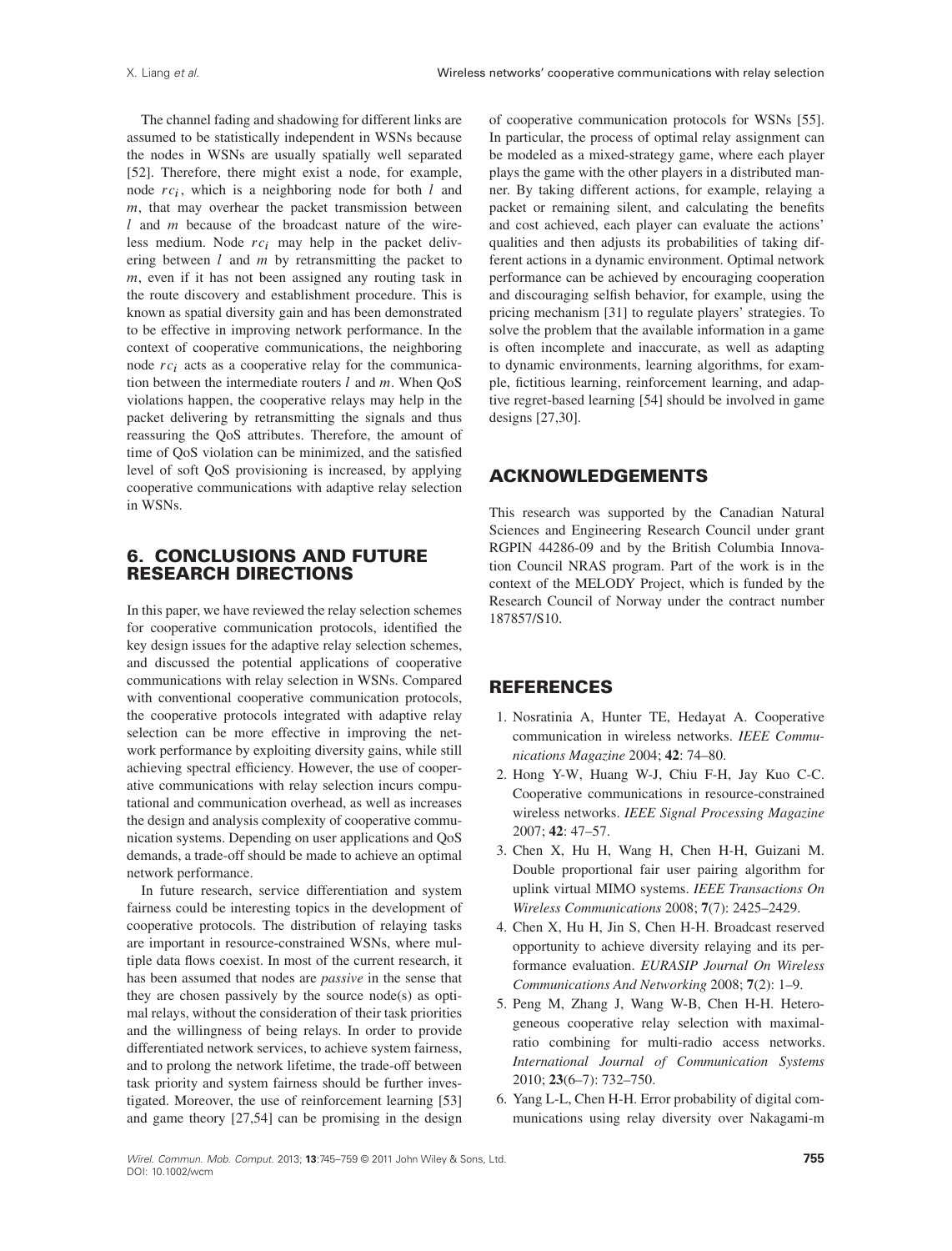fading channels. *IEEE Transactions on Wireless Communications* 2008; **7**(5): 1806–1811.

- 7. Hunter TE, Nosratinia A. Distributed protocols for user cooperation in multi-user wireless networks. In *The IEEE 47th Annual Global Telecommunications Conference (GLOBECOM'04),* Dallas, TX, USA, November 2004; 3788–3792.
- 8. Ibrahim AS, Sadek AK, Su W, Liu KJR. Cooperative communications with relay-selection: when to cooperate and whom to cooperate with? *IEEE Transactions on Wireless Communications* 2008; **7**(7): 2814–2817.
- 9. Bletsas A, Khisti A, Reed DP, Lippman A. A simple cooperative diversity method based on network path selection. *IEEE Journal on Selected Areas in Communications* 2006; **24**: 659–672.
- 10. Bletsas A, Shin H, Win MZ. Cooperative communications with outage-optimal opportunistic relaying. *IEEE Transactions on Wireless Communications* 2007; **24**(3): 3450–3460.
- 11. Zhou Z, Zhou S, Cui J-H, Cui S. Energy-efficient cooperative communication based on power control and selective single-relay in wireless sensor networks. *IEEE Transactions on Wireless Communications* 2008; **7**(8): 3066–3078.
- 12. Simon MK, Alouini M-S. *Digital Communication over Fading Channels: A Unified Approach to Performance Analysis*. John Wiley & Sons, Inc.: New York, NY, 2000.
- 13. Sadek A, Wei Y, Liu K. When Does Cooperation Have Better Performance in Sensor Networks? In *IEEE The 3rd Sensor and Ad Hoc Communications and Networks (SECON'06),* Reston, VA, USA, 2006; 188–197.
- 14. Brennan DG. Linear diversity combining techniques. *Proceedings of the IEEE* 2003; **91**(2): 331–356.
- 15. Laneman JN, Tse DNC, Wornell GW. Cooperative diversity in wireless networks: efficient protocols and outage behavior. *IEEE Transactions on Information Theory* 2004; **50**: 3062–3080.
- 16. Hunter TE, Nosratinia A. Cooperation diversity through coding. In *International Symposium on Information Theory (ISIT'02),* Laussen, Switzerland, June 2002; 220.
- 17. Sendonaris A, Erkip E, Aazhang B. User cooperation diversity-part I: system description. *IEEE Transactions on Communications* 2003; **51**: 1927–1938.
- 18. Sendonaris A, Erkip E, Aazhang B. User cooperation diversity-part II: implementation aspects and performance analysis. *IEEE Transactions on Communications* 2003; **51**: 1939–1948.
- 19. Xu F, Lau FCM, Zhou QF, Yue D-W. Outage performance of cooperative communication systems using opportunistic relaying and selection combining

receiver. *IEEE Signal Processing Letters* 2009; **16**(2): 113–136.

- 20. Chen M, Kon T, Mao S, Yuan Y, Leung VCM. Reliable and energy-efficient routing protocol in dense wireless sensor networks. *International Journal on Sensor Networks* 2008; **4**(1/2): 104–117.
- 21. Chen M, Liang X, Leung VCM, Balasingham I. Multi-hop mesh cooperative structure based data dissemination for wireless sensor networks. In *The 11th International Conference on Advanced Communication Technology (ICACT'09)*: Phoenix Park, Gangwon-Do, Korea, 2009; 102–106.
- 22. Liang X, Chen M, Xiao Y, Balasingham I, Leung VCM. A novel cooperative communication protocol for QoS provisioning in wireless sensor networks. In *The 5th International Conference on Testbeds and Research Infrastructures for the Development of Networks & Communities and Workshops (Trident-Com'09),* Washington, DC, April 2009;1–6.
- 23. IEEE. IEEE Standard 802.11: Wireless LAN Medium Access Control (MAC) and Physical Layer (PHY) Specification, *IEEE Standard*, 1997.
- 24. Jakllari G, Krishnamurthy SV, Faloutsos M, Krishnamurthy PV, Ercetin O. A cross-layer framework for exploiting virtual MISO links in mobile ad hoc networks. *IEEE Transactions on Mobile Computing* 2007; **6**: 579–594.
- 25. Lin Y, Song J-H, Wong VWS. Cooperative protocols design for wireless ad-hoc networks with multihop routing. *Mobile Networks and Applications* 2009; **14**(2): 143–153.
- 26. Liang X, Balasingham I, Leung VCM. Cooperative Communications with Adaptive Relay Selection for QoS Provisioning in Wireless Sensor Networks. In *the 52nd IEEE Global Communications Conference (GLOBECOM'09),* Honolulu, HI, Hawaii, USA, 2009; 1–8.
- 27. Sergiilia S, Pancaldi F, Vitetta GM. A game theory approach to selection diversity in wireless ad-hoc networks. In *The 8th 2009 IEEE International Conference on Communications (ICC'09)*. Dresden, Germany, 2009; 4184–4189.
- 28. Wang B, Han Z, Ray Liu KJ. Distributed relay selection and power control for multiuser cooperative communication networks using Stackelberg game. *IEEE Transactions on Mobile Computing* 2009; **8**(7): 975–990.
- 29. Chen Y, Kishore S. A game-theoretic analysis of decode-and-forward user cooperation. *IEEE Transactions on Wireless Communications* 2008; **7**(5–2): 1941–1951.
- 30. Wang B, Wu Y, Ray Liu KJ. Game theory for cognitive radio networks: an overview. *Computer Networks* 2010; **54**(14): 2537–2561.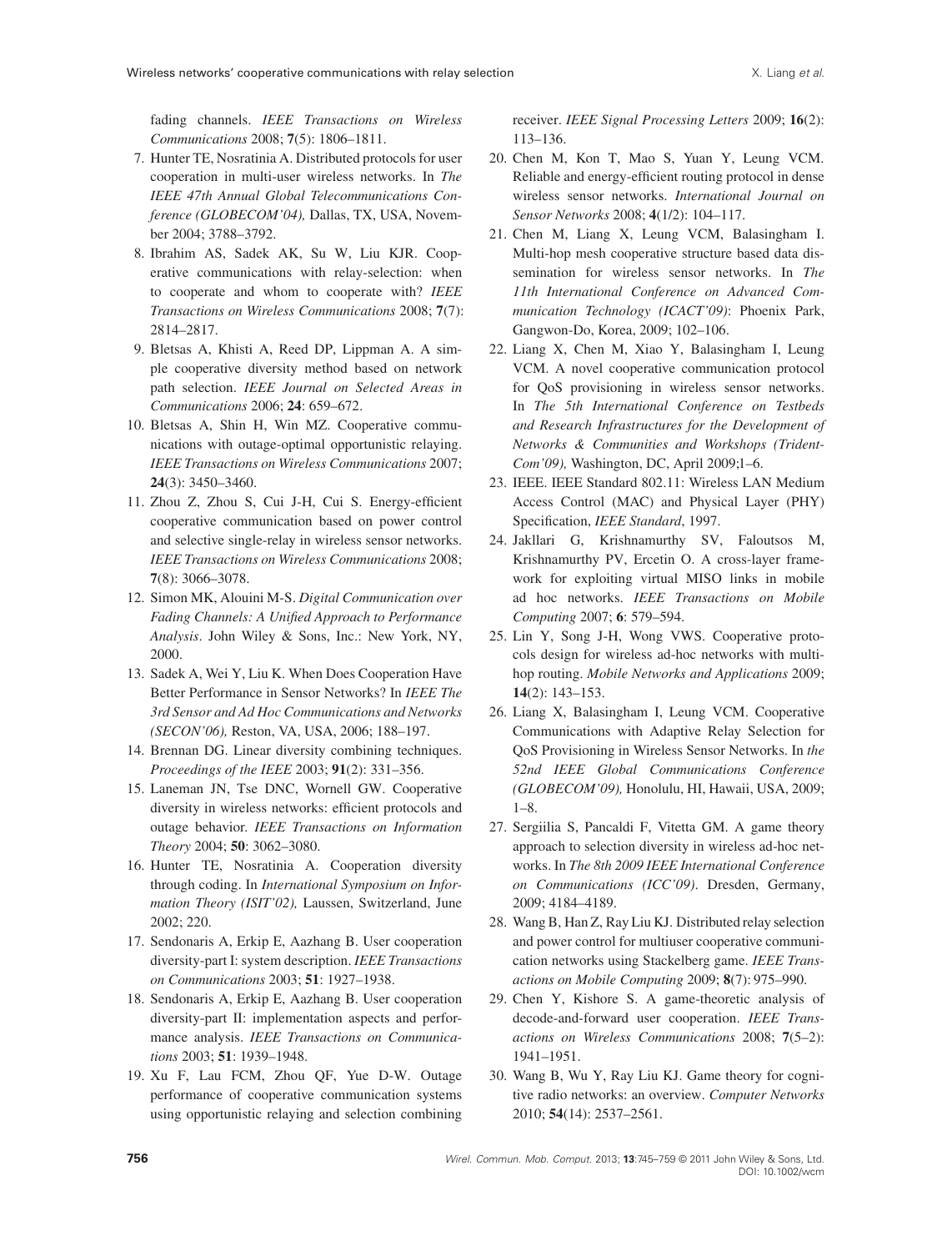- 31. Felegyhazi M, Hubaux JP. Game Theory in Wireless Networks: A Tutorial. *Technical Report: LCA-REPORT-2006-002*, École Polytechnique Fédérale de Lausanne, 2006.
- 32. Cheng P, Zhang Z, Yu G, Chen H-H, Qiu P. Cross-layer bandwidth and power allocation for a two-hop link in wireless mesh network. *Wireless Communications and Mobile Computing* 2009; **9**(2): 155–167.
- 33. Hu H, Luo J, Chen H-H. Radio resource management for cooperative wireless communication systems with organized beam-hopping techniques. *IEEE Wireless Communications* 2008; **15**(2): 100–109.
- 34. Li L, Hu H, Chen X, Chen H-H. Adaptive cooperative coding with power allocation in wireless relay networks. *IEEE Transactions on Wireless Communications* 2009; **8**(9): 4604–4615.
- 35. Sutton RS, Barto AG. *Reinforcement Learning: An Introduction*. MIT Press: Cambridge, MA, 1998.
- 36. Kaelbling LP, Littman ML, Moore AP. Reinforcement learning: a survey. *Journal of Artificial Intelligence Research* 1996; **4**: 237–285.
- 37. Liang X, Chen M, Leung VCM, Balasingham I. Soft QoS provisioning for wireless sensor networks: a cooperative communications approach. In *The 5th International ICST Conference on Communications and Networking in China (ChinaCom'10),* Beijing, China, 2010; 1–8.
- 38. Chen L. A distributed access point selection algorithm based on no-regret learning for wireless access networks. In *The 71st IEEE Vehicular Technology Conference (VTC2010-Spring),* Tapei, Taiwan, May 2010; 1–5.
- 39. Liang X, Chen M, Leung VCM. Relay assignment for cooperative communications over distributed wireless networks: a game-theoretic approach. *Technical Report: DCG12*, 2010.
- 40. Wang W, Peng D, Wang H, Sharif H, Chen H-H. Cross-layer multirate interaction with distributed source coding in wireless sensor networks. *IEEE Transactions On Wireless Communications* 2009; **8**(2): 787–795.
- 41. Wang H, Peng D, Wang W, Sharif H, Chen H-H. Cross-layer routing optimization in multirate wireless sensor networks for distributed source coding based applications. *IEEE Transactions On Wireless Communications* 2008; **7**(10): 3999–4009.
- 42. Li J, Andrew LLH, Foh CH, Zukerman M, Chen H-H. Connectivity, coverage and placement in wireless sensor networks. *Sensors* 2009; **9**: 7664–7693.
- 43. Qian Zhang, Ya-Qin Zhang. Cross-layer design for QoS support in multihop wireless networks. *Proceedings of the IEEE* 2008; **19**(10): 64–76.
- 44. Mohapatra P, Li J, Gui C. QoS in mobile ad hoc networks. *IEEE Wireless Communications* 2003; **10**(3): 44–52.
- 45. Djukanovic G, Sunjevaric M, Gospic N, Chen H-H. Dynamic guard margin CAC algorithm with ensured QoS and low CDP in heterogeneous wireless networks. *Computer Communications* 2010; **33**(14): 1645–1650.
- 46. Yang K, Galis A, Chen H-H. QoS-aware service selection algorithms for pervasive service composition in mobile wireless environments. *Mobile Networks and Applications* 2010; **15**(4): 488–501.
- 47. Zhang C, Wang X, Guan X, Chen H-H. Quality-ofservice in cognitive radio networks with collaborative sensing. In *The 52nd IEEE Global Communications Conference (GLOBECOM'09),* Honolulu, HI, USA, 2009; 1–5.
- 48. Hu H, Zhang Y, Chen H-H. An effective QoS differentiation scheme for wireless mesh networks. *IEEE Network* 2008; **22**(1): 66–73.
- 49. Zhang X, Tang J, Chen H-H. Space-time diversityenhanced QoS provisioning for real-time service over MC-DS-CDMA based wireless networks. *Wireless Communications and Mobile Computing* 2008; **8**(6): 733–744.
- 50. Wang W, Peng D, Wang H, Sharif H, Chen H-H. Energy-constrained quality optimization for secure image transmission in wireless sensor networks. *Hindawi Advances in Multimedia Journal* 2008; **7**(1): 1680–1687.
- 51. Veres A, Campbell AT, Barry M, Sun L-H. Supporting service differentiation in wireless packet networks using distributed control. *IEEE Journal on Selected Areas in Communications* 2001; **19**: 2081–2093.
- 52. Sadek AK, Su W, Liu KJR. Multinode cooperative communications in wireless networks. *IEEE Transactions on Signal Processing* 2007; **55**: 341–355.
- 53. Naddafzadeh-Shirazi G, Kong PY, Tham CK. Distributed reinforcement learning frameworks for cooperative retransmission in wireless networks. *IEEE Transactions on Vehicular Technology* 2010; **59**(8): 1–10.
- 54. Maskery M, Krishnamurthy V, Zhao Q. Decentralized dynamic spectrum access for cognitive radios: cooperative design of a non-cooperative game. *IEEE Transactions on Communications* 2009; **57**(2): 459–469.
- 55. Zhang Z, Shi J, Chen H-H, Guizani M, Qiu P. A cooperation strategy based on Nash bargaining solution in cooperative relay networks. *IEEE Transactions On Vehicular Technology* 2008; **57**(4): 2570–2577.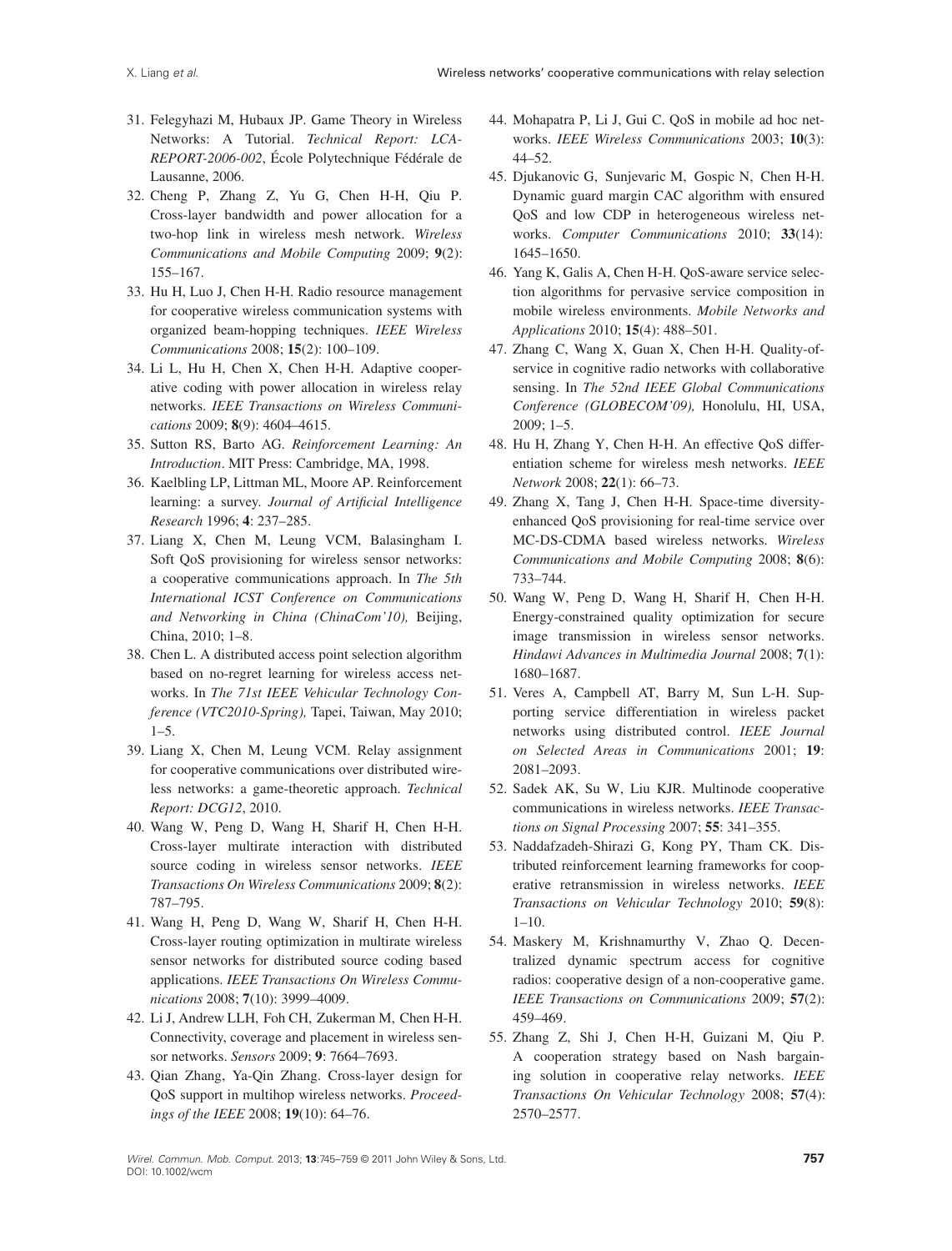# **AUTHORS' BIOGRAPHIES**



**Xuedong Liang** is a Postdoctoral Research Fellow at the Department of Electrical and Computer Engineering, The University of British Columbia (UBC), Vancouver, Canada. He received his PhD degree from the Department of Informatics, University of Oslo, Oslo, Norway, in 2009. His research interests are in the areas

of wireless communication protocols, cooperative communications, game theory and its applications, resource allocation and optimization, QoS provisioning, formal modeling, and validation of wireless networks.



**Min Chen** is a professor at Huazhong University of Science and Technology. He was an assistant professor at the School of Computer Science and Engineering at Seoul National University (SNU). He was a research associate in the Department of Computer Science at The University of British Columbia (UBC) for half a

year. He has worked as a Postdoctoral Fellow at the Department of Electrical and Computer Engineering at UBC for 3 years since March 2009. Before joining UBC, he was a Postdoctoral Fellow at SNU for one and a half years. He has published more than 120 technical papers. He is the sole author of a textbook OPNET Network Simulation (Tsinghua University Press, 2004). Chen received the Best Paper Runner-up Award from The Fifth International Conference on Heterogeneous Networking for Quality, Reliability, Security and Robustness (QShine) 2008. He serves as an editor or as an associate editor for Wiley Interscience Journal of Wireless Communication and Mobile Computing, IET Communications, Wiley International Journal of Security and Communication Networks, Journal of Internet Technology, KSII Transactions on Internet and Information Systems, and International Journal of Sensor Networks. He is a managing editor for International Journal of Autonomous and Adaptive Communications Systems. He was a TPC co-chair of BodyNets 2010. He was a symposia co-chair and workshop chair of CHINACOM 2010. He was the co-chair of MMASN-09, UBSN-10, GCCN-10, and NCAS-11. He was the TPC chair of ASIT-09 and ASIT 2010, was the TPC co-chair of PCSI-09 and PCSI-10, and was the publicity co-chair of PICom-09. He serves as the corresponding guest editors for several international journals, such as ACM/Springer Mobile Networks and Applications (MONET), International Journal of Communications System (IJCS). He is an IEEE senior member.



**Ilangko Balasingham** received both his MSc and PhD degrees in signal processing from the Department of Telecommunications, the Norwegian University of Science and Technology (NTNU), Trondheim, Norway in 1993 and 1998, respectively. He performed his master's degree thesis at the Department of Electrical and

Computer Engineering, the University of California Santa Barbara, Santa Barbara, CA, USA. From 1998 to 2002, he worked as a research scientist developing image and video streaming solutions for mobile handheld devices at Fast Search & Transfer ASA, Oslo, Norway, which is now part of Microsoft Inc. Since 2002, he has been with The Intervention Centre, Oslo University Hospital, Oslo, Norway as a senior research scientist, where he heads the Wireless Sensor Network Research Group. He was appointed as an adjunct professor in Signal Processing in Medical Applications at NTNU in 2006. His research interests include super-robust short-range communications for both in-body and on-body sensors, body area sensor network, microwave short-range sensing (non-invasive, remote, and continuous estimation of vital signs) and shortrange localization and tracking sensors, catheters, and micro robots.



**Victor C.M. Leung** received his BASc (Honors) degree in Electrical Engineering from The University of British Columbia (UBC) in 1977 and was awarded the APEBC Gold Medal as the head of the graduating class in the Faculty of Applied Science. He attended graduate school at UBC on a Natural Sciences and Engineering

Research Council Postgraduate Scholarship and completed his PhD degree in Electrical Engineering in 1981.

From 1981 to 1987, Leung was a senior member of the Technical Staff at MPR Teltech Ltd., specializing in the planning, design, and analysis of satellite communication systems. In 1988, he was a lecturer at the Department of Electronics in The Chinese University of Hong Kong. He returned to UBC as a faculty member in 1989, where he is currently a professor, the inaugural holder of the TELUS Mobility Research Chair in Advanced Telecommunications Engineering in the Department of Electrical and Computer Engineering, and a member of the Institute for Computing, Information and Cognitive Systems. Leung has co-authored more than 500 technical papers in international journals and conference proceedings. His research interests are in the broad areas of wireless networks and mobile systems.